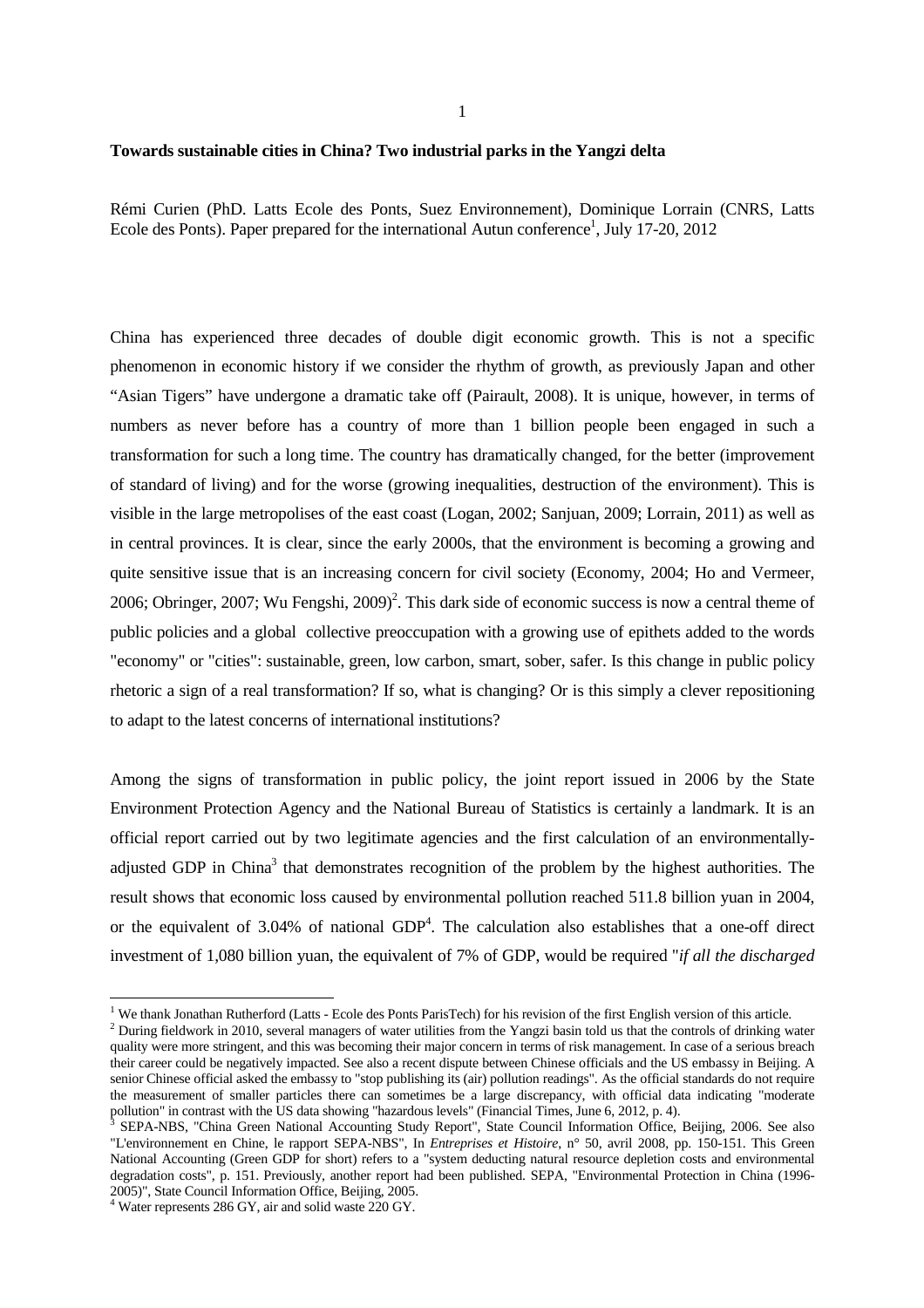$\mathfrak{D}$ 

*pollutants from point source were treated or disposed (in 2004)*" 5 . The cost of pollution could reach 13 per cent of GDP by 2020 if the country continues on its current track. According to the World Bank, pollution costs China the equivalent of 8 per cent of its GDP. These figures give a general indication of the scale of the problem.

In fact, since the early 1990s several national agencies have promoted environmental policies with greater or lesser success: building a legal framework, fighting pollution and changing practices. The first set of reforms was aimed at designing a new legal framework, since many essential regulations were missing, and at adopting technical standards<sup>6</sup>. In addition China has imported a great deal of technical equipment, frequently with the support of cheap loans granted by foreign institutions and western countries (World Bank, 1992; World Bank, 1994; Commission Européenne, 1994; Baye and Lorrain, 1997; HEC Eurasia, 1997; Brown and Halweil, 1998). A second set of reforms aimed to fight pollution where it was the most severe. In the industry sector, following the communist period when companies were considered as "total" organisations in charge of producing goods and services, as well as providing various services (such as housing) to their employees (Pairault, 2008: 20; Ayrault, 1999), this led to a first policy to make industry responsible for the primary treatment of effluents before their discharge to municipal sewers. This policy has been quite slow to bring results. Many factors converged to prevent the environment becoming a priority. All performance indicators for the chief executives as well as the local elected officials were based on their economic results (Edin, 2004: 278 suiv.). Second, environmental remediation was not the core business of the companies, as they lacked knowledge and direct interest given that this policy was viewed as a cost. Third, at that time the controls were not strict enough: the Environment Protection Bureaus in charge of monitoring and control were ineffective under the dual responsibility of EPA (in Beijing) and the municipal governments, as they lacked equipment and staff. For example the Shanghai EPB in 1996 was responsible for controlling more than 3,000 companies but it actually carried out controls of only 100 of them (Baye and Lorrain, 1997: 51). Basically the choice for many companies was to invest in their socio-business networks (their *guanxi*) rather than to pay the cost of environmental remediation (Chan and al., 1993).

For all these reasons, in order to fight pollution the Chinese authorities promoted new policies. Regarding industry they decided to concentrate the most polluting companies in industrial parks. A central issue was air pollution in the cities, so factories were removed and relocated in industrial parks outside of the cities. This first generation of parks was inspired by the Special Economic Zones created a decade earlier, and were thus organised as enclaves providing a good level of infrastructure and fiscal incentives. In some cases additional services were offered in order to simplify the administrative procedures (permits, imports/exports). The purpose was to improve the quality of the environment as

<sup>5</sup> *Entreprises et Histoire*, op. cité, p. 152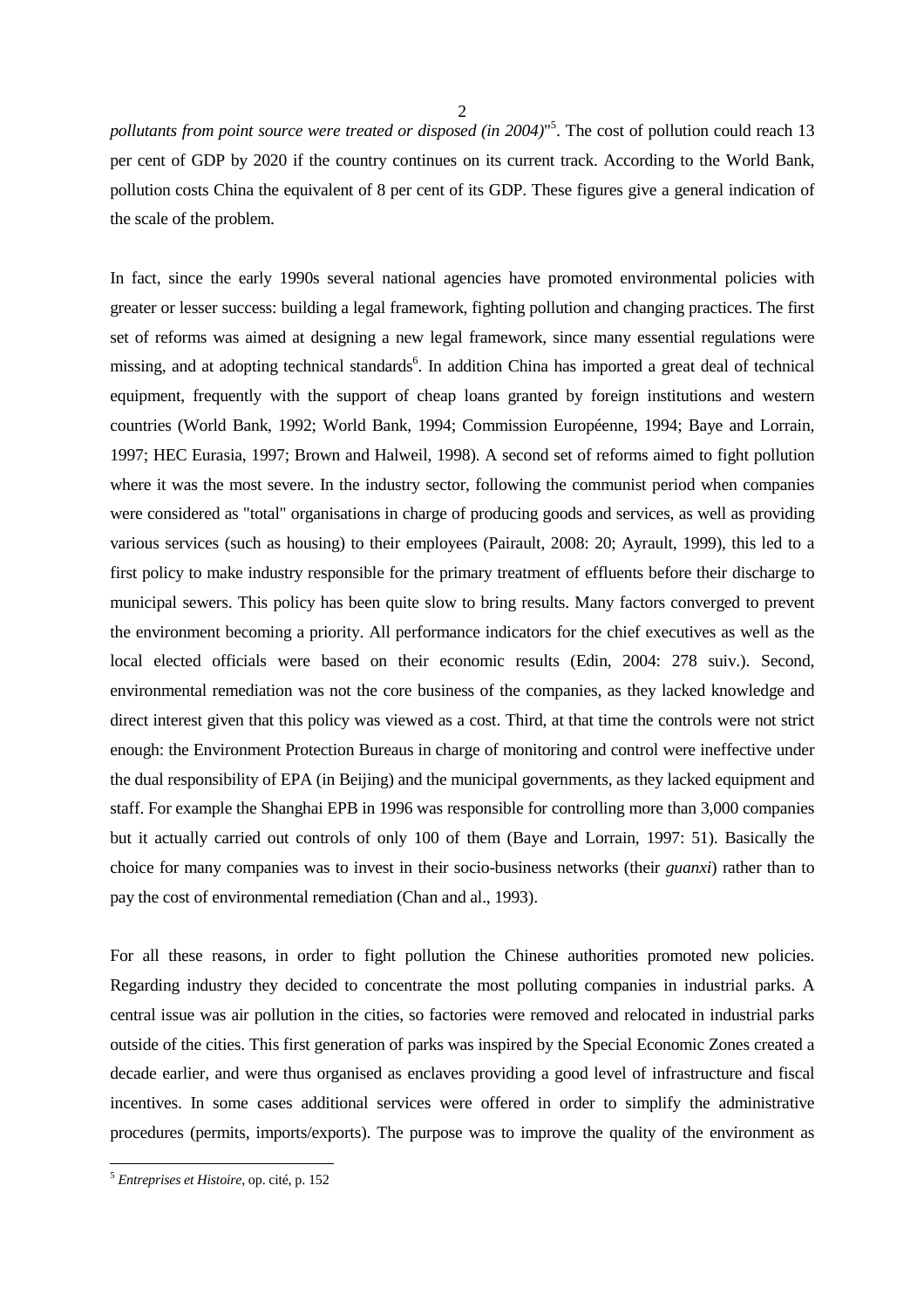well as to attract foreign investment. In addition more stringent standards were imposed for wastewater discharge and air pollution. This policy has been a success, in so far as industrial zones have flourished all over the country, from second tier cities to rural districts. The results are not so clear, however, concerning environmental protection, as regulations were breached more and more as the number of parks increased. Local managers and elected officials were still focusing on economic growth. Priorities only changed a decade later in the 2000s when attention to the environment increased with industrial parks occupying a central role in policy. The Chinese central government officially outlined in the  $11<sup>th</sup>$ Five Year Plan (2006-2010) the objective to build a new, more balanced and environmentally conscious model of development, and with this in mind began to transform the overall legal and administrative architecture. This new model was crystallized in the formulation and massive promotion of the concept of a "circular economy" (see Annex A). The level of standards has been increased, and the control of EPBs reinforced. Organisation of the wastewater sector has been modified in some cases. The idea is to treat all the pollutants from industries in a single wastewater plant with a single operator and one discharge point. Several arguments are used to support this policy. The performance in term of environmental remediation is better as the process is undertaken by a company specialized in this activity. It is more advantageous as well in terms of capex/opex. It is easier furthermore to control the discharge. This solution suits industries that do not want to manage their waste as they prefer to concentrate their activity on their core business and to delegate environmental remediation to a specialist company. Many foreign companies are concerned about their reputations. China now has several of these "new" parks. Some have national status such as SIP (Suzhou) or TEDA (Tianjin), while others are municipal such as SCIP (Shanghai) or Chongqing.

In the current process of transformation of the Chinese economy these industrial parks are strategic and specific, and can be considered as pilot projects as they concentrate the most stringent problems and offer part of the solution. First, the industrial parks are organized as closed systems where the number and the heterogeneity of actors is reduced compared to the complexity of a city, such that this facilitates decision-making. Second, all these actors share the law of the market: they understand notions of costs and profit, and cash flows are available to be invested in environmental protection. For example, the investment in fixed assets in Shanghai Chemical Industrial Park is around 16-17 G\$ and the total annual turnover of the companies in the park is around  $17 \text{ G}\$^7$ , so investment and turnover are roughly equivalent, which is a low ratio compared to utilities. The total invested for the ethylene's cracker (the central fixed asset of the petrochemical park) is around 18 GY, while the profits from this activity represent around 10% of the sales (between 2 GY and 2.5 GY each year), so this means that the investors get a return on investment after 6 to 9 years<sup>8</sup>. Third, these parks are places where some experiments of

<sup>&</sup>lt;sup>6</sup> For a comprehensive view of this legal framework in different sectors see SEPA, "Environmental Protection in China (1996-2005), Beijing, 2005".

<sup>&</sup>lt;sup>7</sup> Interview: manager of a company in the park, April 2012.

<sup>&</sup>lt;sup>8</sup> Interview of a representative of the development company of the park, April 2012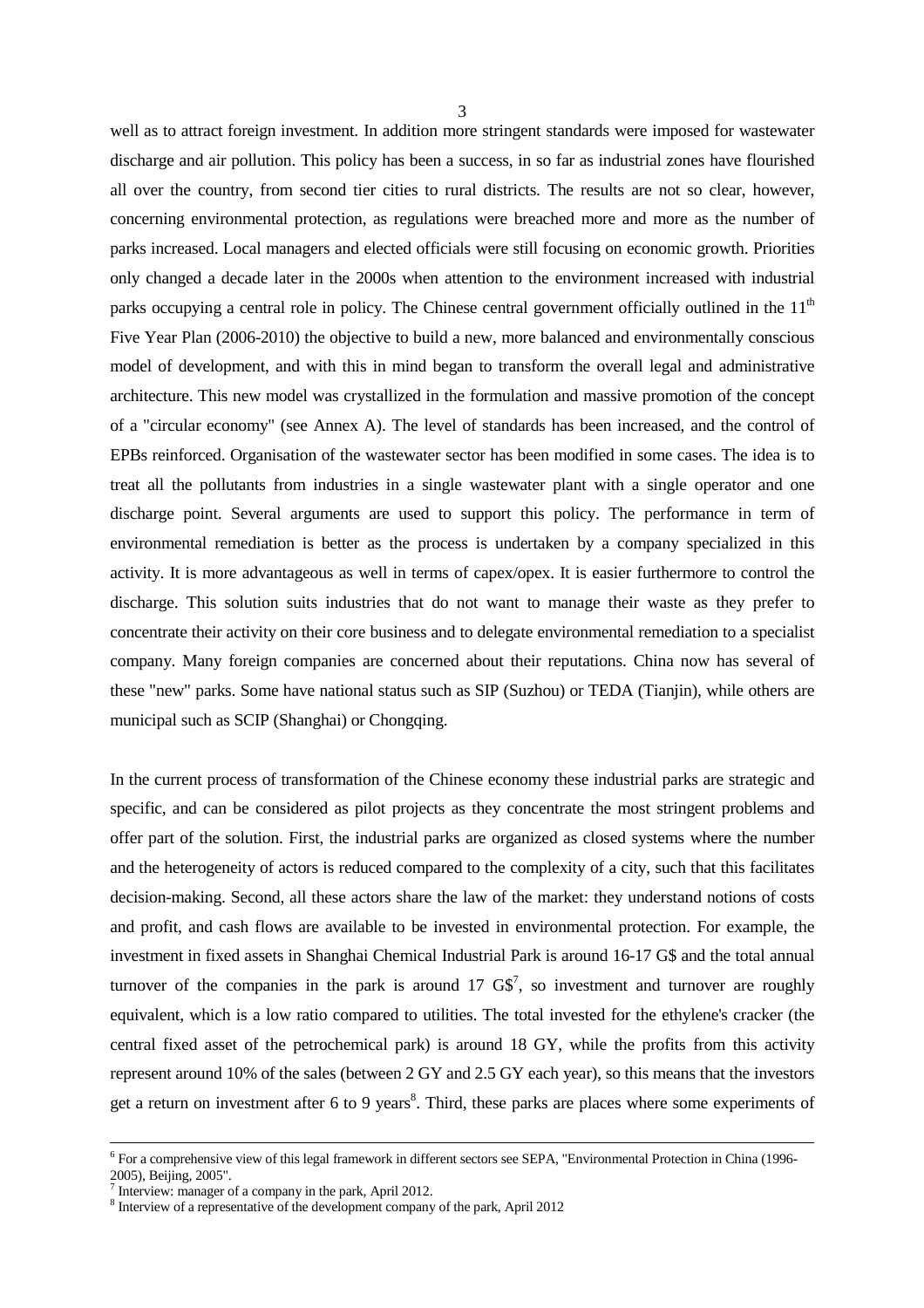symbiosis with short loops of exchange (outputs/inputs) can be observed. Sometimes these industrial "enclaves" can be related to urban development. Industrial parks are thus at the heart of the fundamental equation that China needs to address today: that of how to articulate accelerated industrial production and economic development, massive integration of new urban populations, and increasing demand for environmental protection. These parks are simultaneously key objects in both building and solving this equation: to enable and support the industrial and economic activity (the "machine to produce"), to provide satisfactory living conditions for employees, to preserve the natural environment and ensure the sustainability of resources. In short, they aim to conciliate over the long term the creation of value and quality of life. Studying Chinese eco-industrial parks means analysing how environmental principles are introduced into the development patterns and practices in the country. We can then study the extent to which industrial parks represent the first step of a more sustainable urban region, and interrogate whether they represent the invention of a radically new development model, or just a green readjustment of the traditional established one. In other words, by focusing on the industrial park, it is possible to reach a central issue for China, that of how to invent a new regime of accumulation.

Behind the focus on the transformation of industrial parks lie two main research questions. The first one concerns the implications of a circular economy on the structure of cities and the organization of technical networks. Many experts agree that a greener economy presupposes a reduction in the consumption of natural resources, so they recommend setting up local circular exchanges in order to minimize transportation costs and energy consumption. This vision is the opposite of the way cities have traditionally been organized where urban planning and zoning have contributed to separate functions rather than to facilitate exchanges. Technical networks were organized along a centralized and vertical structure and many good arguments converged to support this model: efficiency and economies of scale, social justice with universal service, safety with a single operator (Coutard and Rutherford, 2009; Coutard, 2010). This implies that changing the existing model requires clear evidence of the superiority of the circular architecture. The second broad question concerns the process of change and its opposite, path dependency. How can a country change a regime of accumulation? There must surely be a combination of factors between a top down strategy (the role of government), pressure amounting from serious problems, and some degree of freedom for the actors present. In the 1980s China undertook the challenge to move from a communist society to a socialist market economy. Is it possible to change again? At first glance the challenge seems to be more difficult. For the previous shift there was a model to copy (the western market economy), and technologies and cheap loans were available from developed countries. If the challenge is now to invent a new green-sober-circular economy there are no references, no model, and nothing which is ready made on the market. The question thus concerns the real factors of innovation. What can the role of pilot projects be? Is it possible to replicate the incremental approach that characterizes the Chinese way, in opposition to rupture (Lorrain, 2011)?

4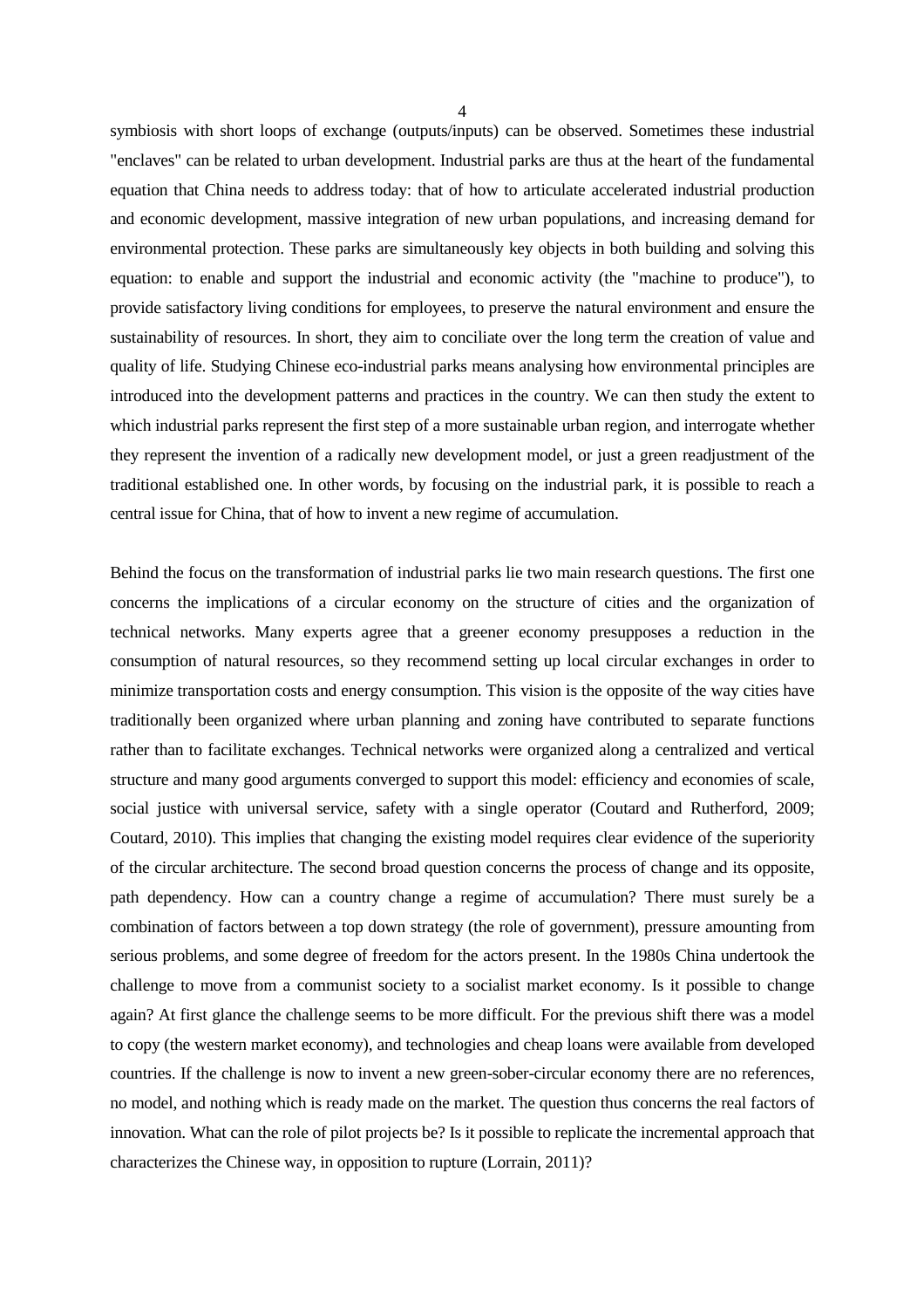## **The case studies and research protocol**

Shanghai and its mega urban region (the Yangzi Delta) has become one of the most industrialized and advanced regions in China. This region simultaneously concentrates and crystallizes all the problems facing China today (Weiping Wu, 1999; Ged, 2000; Wu Fulong, 2000; Baye, 2001). It is certainly advanced in the process of change, as it combines the pressure of problems, the momentum of transformation of the industrial base (from heavy industry to a more service oriented base) and an international upgrade (with notably the support of the World Bank and the massive attraction of FDI). In this vast region we decided to concentrate our investigation on what seems to be a salient point of these transformations, namely two industrial parks: the Shanghai Chemical Industrial Park (SCIP) and the Suzhou Industrial Park (SIP). First, previous investigations we have carried out since the mid 1990s testify that they are strategic and at the cutting edge of economic/ecological transformation. This global view is reinforced as both appear in the academic literature<sup>9</sup> as the most advanced (eco-)industrial parks regarding environmental management, a point confirmed by our own interviews. They are exemplars in all spheres in China (political-administrative, private, academic: they are seen as the "best pupils in the class"). For example, a CEO of a utilities company which has several Joint Venture contracts in Chinese industrial parks told us<sup>10</sup>: "*You should be aware that SCIP and SIP are certainly the two best industrial parks in China, and far ahead (…). SCIP and SIP have a very sophisticated management, compared to majority of Chinese parks. (…) They are the head of China*". Second, the choice of SCIP and SIP enables us to study the topic of environmental protection and the changing regime of accumulation hypothesis in two very different types of context: SCIP is a strictly industrial park of heavy and highly polluting (petrochemical) industries, whereas SIP is a wider city - industrial park comprising both light manufacturing and an important urban entity. The first case allows us to analyze the implementation of industrial symbiosis or eco-industrial chains, while the second offers an interesting and meaningful case for studying how it is possible to move from policies dedicated to reduce pollution to more ambitious urban symbiosis. This means that the policies implemented in these two parks have an important potential for dissemination and generalization all over the country. Our investigation relies on two methods: i) a review of the literature (scientific publications, reports and official documents, press articles ...) on the environment (diagnosis, policies, evaluation), utilities (water, waste water, energy, waste management), circular economy / industrial and territorial ecology / eco-industrial parks, and urban planning in China; ii) fieldwork carried out in April 2012 in Shanghai and Suzhou (see box).

<sup>&</sup>lt;sup>9</sup> Regarding this literature see articles that concentrate on the technical dimension (Zhang H. and al., 2009; Zhang B. and al., 2009; Yuan and al., 2010); and articles that are concerned with the mechanisms of governance (Wang and al., 1999; Wong and Goldblum, 2000; Thomas, 2001; Pereira, 2002; Pereira, 2004 and 2004b; Inkpen and Wang Pien, 2006).

<sup>&</sup>lt;sup>10</sup> Interview, CEO of a foreign utilities company, April 2012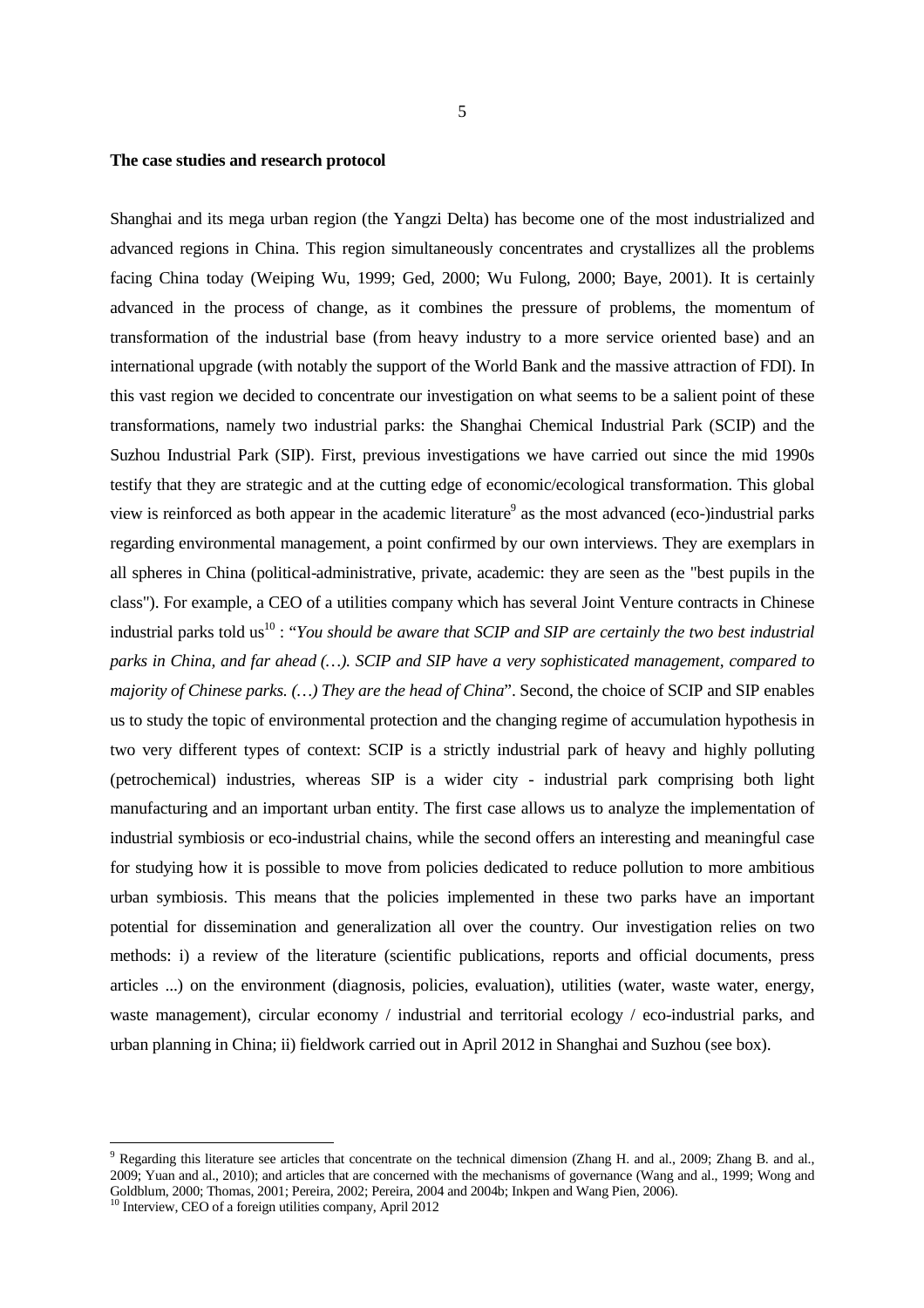## **The protocol**.

We conducted twenty semi-structured interviews (of between one and two hours) over two weeks with three types of actors:

- Managers of the parks' administrative authorities (Development Office, Office of Planning, Environmental Protection Bureau);

- Managers of private firms operating in the parks;

- Professors and researchers specializing in environmental protection, utilities management and urban planning.

In addition to these interviews, we have carried out field observations of both SIP and SCIP sites through visits by bus, subway, taxi and on foot, photographs, and spontaneous discussions with local people...

Our research and our paper is a symbiosis process in itself, combining the research process of Dominique Lorrain, who has conducted fieldwork on the urban environment of Shanghai in 1996, 2004 and 2010, and that of Rémi Curien, who started a Ph.D. thesis in urban planning in 2011 on the emergence of alternative utility systems to conventional networks in the Yangzi Delta region.

*Acknowledgments.* First we have to thank all those who accepted to be interviewed in Shanghai, Jinshan-SCIP and Suzhou Industrial Park. We have received the support of colleagues of Simba-SEM, Pr Chen Song, Dr. Yang Menying, Silvie Ling. Tunc Erk from Suez Environment helped by giving us his global perspective as well as facilitating contacts in SCIP and SIP where his company is operating.

## **Shanghai Chemical Industrial Park (SCIP)**

In the early 1990s, when Shanghai began its great transformation, the municipal government decided to relocate some polluting industries. Under the direct administration model that prevailed at that time, the Chemical Industrial Bureau was the owner and the manager of many small and large chemical companies scattered in different parts of the city. It thus made sense to relocate these factories far away from Puxi (the dense core) and to restructure the chemical industry as well. The big names that have emerged from this restructuring and concentration process are Sinopec, GCC and Hua Yi, that are now large private companies. The decision was taken to create a petrochemical platform with the aim to be among the world's top ten. Shanghai Chemical Industrial Park (SCIP) (*Shanghai Huaxue Gongye Qu* in Chinese) was established in October 1999 by the Economic Commission of Shanghai Municipality, after having obtained authorization from the Chinese central government. This park is an object/project created and controlled directly by the Municipality of Shanghai (and not by central authorities or by the Jinshan District), which established an administrative organ dedicated to the development and management of the park: SCIP. It is thus a "municipal level" park, but one which is quite unique: it was the subject of huge investments, and it is a flagship industrial park not only for Shanghai but also for the whole of China. The core of the project was structured around an ethylene cracker with a production capacity of 900,000 t/ $v^{11}$ , financed by a joint venture (Secco) between Sinopec and British Petroleum. From the outset this project was promoting "5 forms of integration": in production, logistics, utilities, environmental protection, and government management. Regarding production, the key point was to colocate firms that integrate the supply chain along the chemistry of naphtha, from upstream (ethylene) through mid stream (Metyl –MDI- and toluene –TDI) to downstream and the final products.

l

 $11$  In 2010 the production capacity was expanded to 1,090,000 t/yr.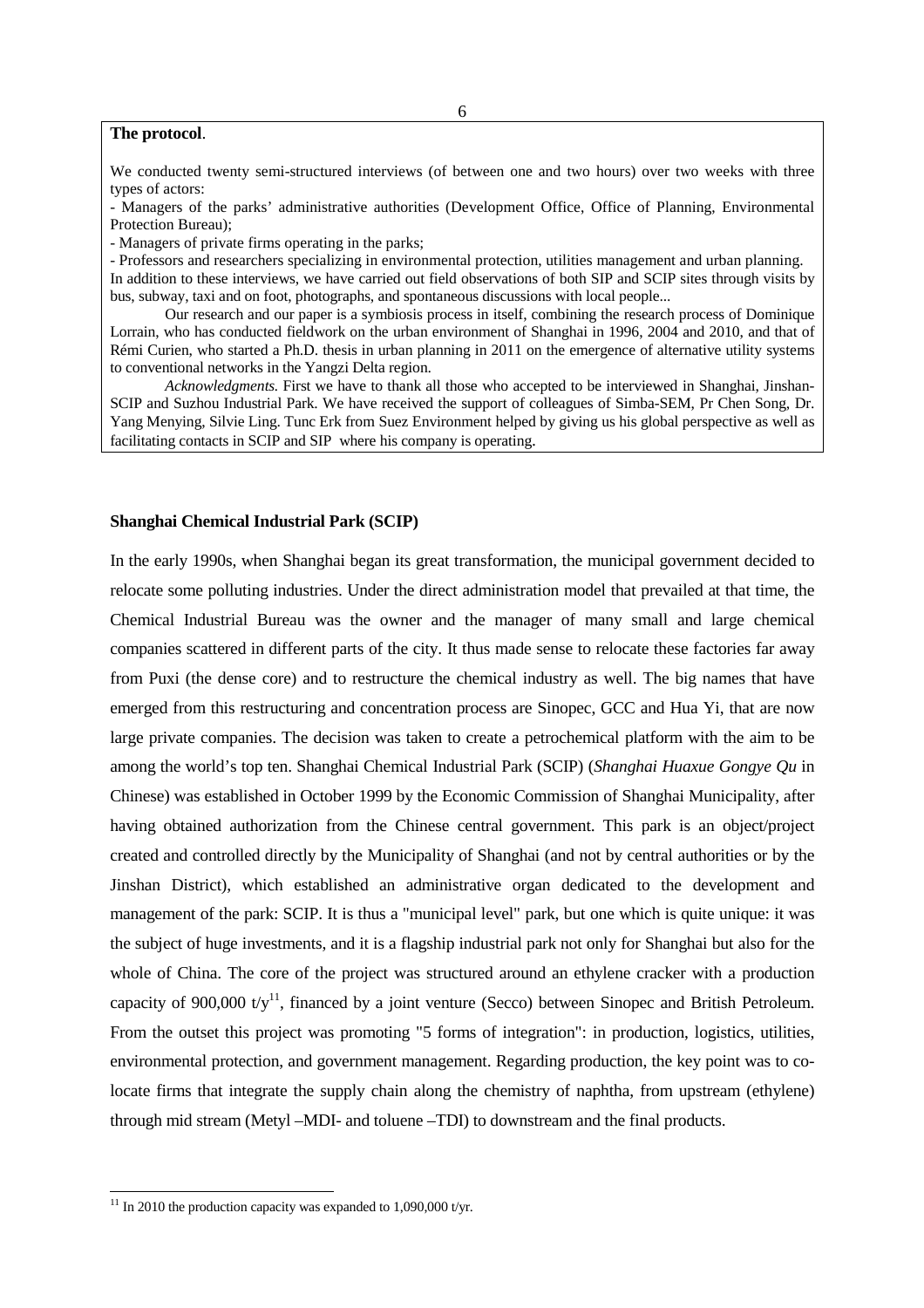| Timeline                                                                                        |
|-------------------------------------------------------------------------------------------------|
| 1996: the principle and the location are approved                                               |
| 10-1999: official approval by SMG and central government                                        |
| 08-2001: feasibility study report approved by the State Council                                 |
| 11-2001: Secco established as a JV between BP 50%, Sinopec 30%, Shanghai Petrochemical Co (SPC) |
| 20%                                                                                             |
| 12-2004: mechanical completion                                                                  |
| 06-2005: operational status                                                                     |

*Place and planning* (see Plan Annex B). SCIP is located 70 kilometres from downtown Shanghai, at the southern extremity of the municipality of Shanghai, along the coast, in the Jinshan district which has now a population of 800,000 inhabitants. It covers a well planned area of 29.4 square kilometers, including several km² which have been reclaimed from the sea. The area is divided in three parts: i) a rectangle of 9.9 km² for the chemical industries (this is the heart of the complex); ii) a western extension of 6 km<sup>2</sup> for an upstream integration with a refinery<sup>12</sup> and a second cracker (this part has also been expanded on land reclaimed from the sea and a dike was erected in 2003); iii) a northern part for logistics (see map). This park is quite large and has a rectangular shape. A large road 'checkerboards' the space by subdividing it into different lots, in which each company has its production units. Another feature of SCIP's landscape (after the roads and the factories) consists of the pipe racks that support the flows of physical matter in the park. They are built outdoors and run along roads all over the park: at SCIP all the technical networks are visible. This set of material infrastructure forms an amazing sight: a visitor has the feeling of being faced with a huge "city of factories." At the entrance of the park are several buildings, including the headquarters and offices of SCIP, a hotel, an exhibition hall which presents and promotes the park, and a golf course! When visitors "set foot" in SCIP, they can immediately see that the park is an important place, and an international industrial showcase for China. Today the park has attracted both several big name Chinese companies and their subcontractors, and many multinational companies, notably BP, BASF, Bayer, Degussa, Huntsman, Mitsui, Mitsubishi, Suez Environment, Vopak, Air Liquide and Praxair, who have set up production units or operate utilities in the park. According to Zhang H. and al. (2009), the proportion of foreign investment in SCIP has reached 82%. Seven years after being in operation the park is a success although many lots remain unoccupied. In fact the long term project of the municipal government is to develop this park towards the west and the nearby industrial park of Shanghai Petrochemical Co (SPC), to form a huge industrial area over 60 km² along the waterfront $^{13}$ .

*Utilities organization*. The quality of infrastructures and utilities (transport, electricity, gas, heat, steam, drinking water, sanitation, waste management) is a strong point of SCIP, compared to those of "ordinary" Chinese industrial parks. Utilities play a fundamental role in the development and success of

 $12$  There is a plant (naphtha) in Pudong near the Whampoa, the transport is done by pipe, it could be moved.

<sup>&</sup>lt;sup>13</sup> Interview with Jinshan district's chief planner (and other members of the bureau), April 24, 2012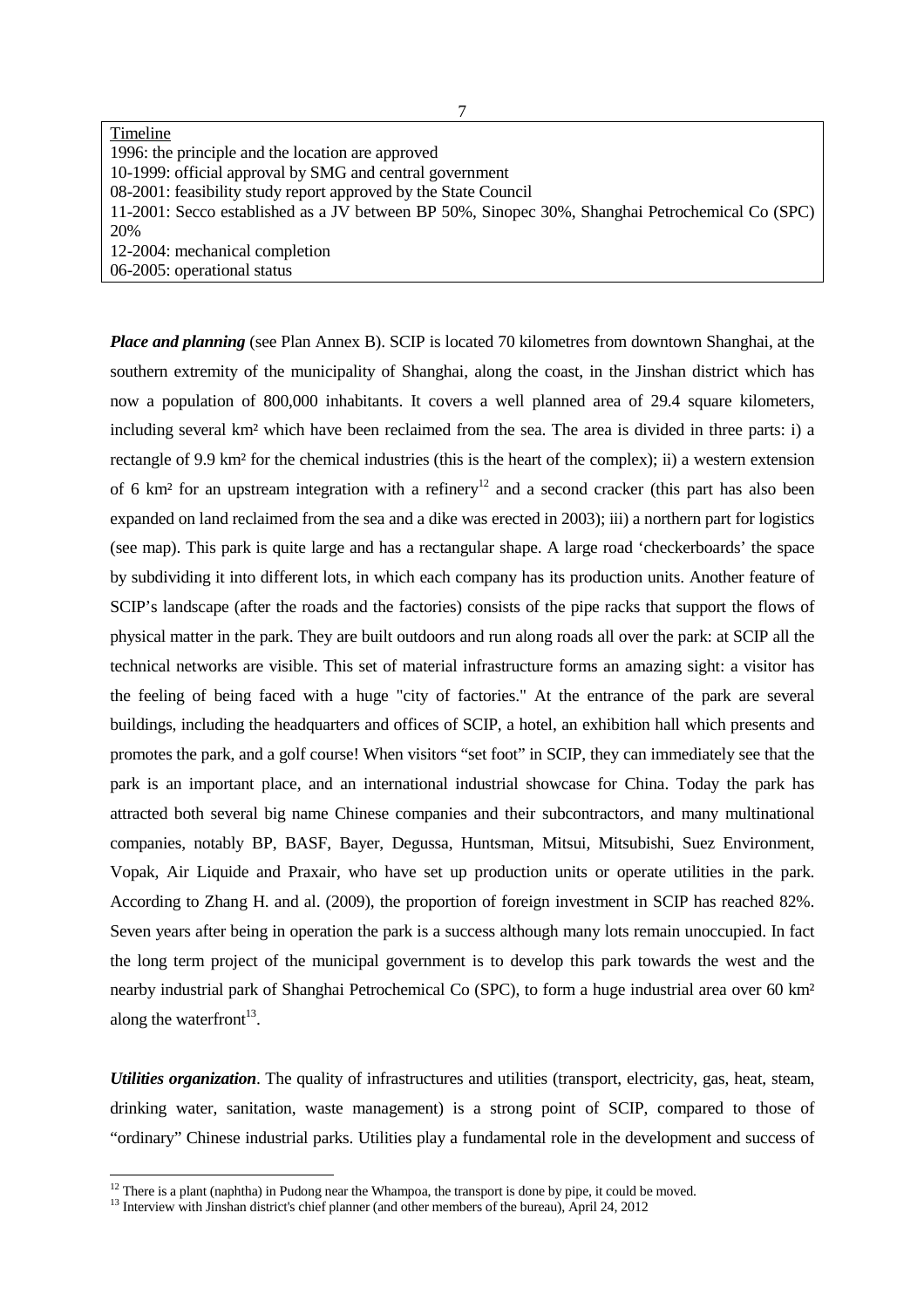SCIP. Providing and ensuring a high level of service is indeed a central element in the strategy of SCIP-DC officials to attract the top global chemical companies. Regarding utilities the principle was to establish a "*utility island, as foreign investors did prefer professional services<sup>14</sup>*". The park calls upon specialists of each fluid to manage the resources and pollutants of all the park's industries in a pooled, centralized and optimized way. By outsourcing these functions to specialists, the industries can thus focus on their core business. The objective of the park is to provide a turnkey service to industrialists from a single porthole. The introduction of "specialists" (in fact foreign companies) to operate infrastructure posed two problems. As infrastructure had to be built before the arrival of any industry it was not so easy to find utilities ready to invest in advance. There was then the classical power monopoly problem. Once the infrastructure was built, there was a single company in charge which thus had a strong power over the industries. If their prices were too high this could discourage industries from investing in the park. The solution has been for the park's administration (the developer) to invest in advance, then to establish joint ventures with foreign companies specialised in different infrastructure and to sell around one half of the asset value (plus the value of the intangible assets). Nevertheless, the system works largely according to market mechanisms. The utility companies negotiate the tariff directly with private industries who understand profit and cost structure. The system is therefore governed by a double mechanism: first, the joint venture structure which provides permanent information to the administration of the park, with it being part of the tariff setting; second, market mechanisms with direct negotiation between the utilities and industries.

*Environmental protection ….* The environmental concern is a key element in the development and management of SCIP. Yet as industries located in the park are heavy polluters, the question is how to control and reduce pollution. The first step begins with the Environment Impact Assessment (EIA) when a company applies for a permit to invest in the park<sup>15</sup>. If an applicant intends to generate too much pollution or pollution which is too toxic to be treated, it is not allowed to invest in the park. Under this procedure the park's administration has the capacity to select the investors. There is an EIA for each project of each firm. The Shanghai EPB delivers (or not) the permit to invest. Before operation begins, the EPB then comes to the site to check if the equipment matches the standards. Once operation begins the "bureau" monitors the pollution. The development of the park has required reinforcing the structure of the EPB on the park. Originally the small structure located in the park to carry out the daily monitoring was under the authority of Shanghai's EPB. In order to reinforce its power, the service has been established in May 2012 as the local "branch of Shanghai EPB". It has thus received more power and now employs 8-10 people and has the right to impose penalties. The control procedure combines onsite visits and remote monitoring (through digital sensors).

<sup>&</sup>lt;sup>14</sup> Interview, Vice-Manager, SCIP, Engineering Administration Dept. April 2012

<sup>&</sup>lt;sup>15</sup> Interview SCIP, Planning and Construction Dept. April 23, 2012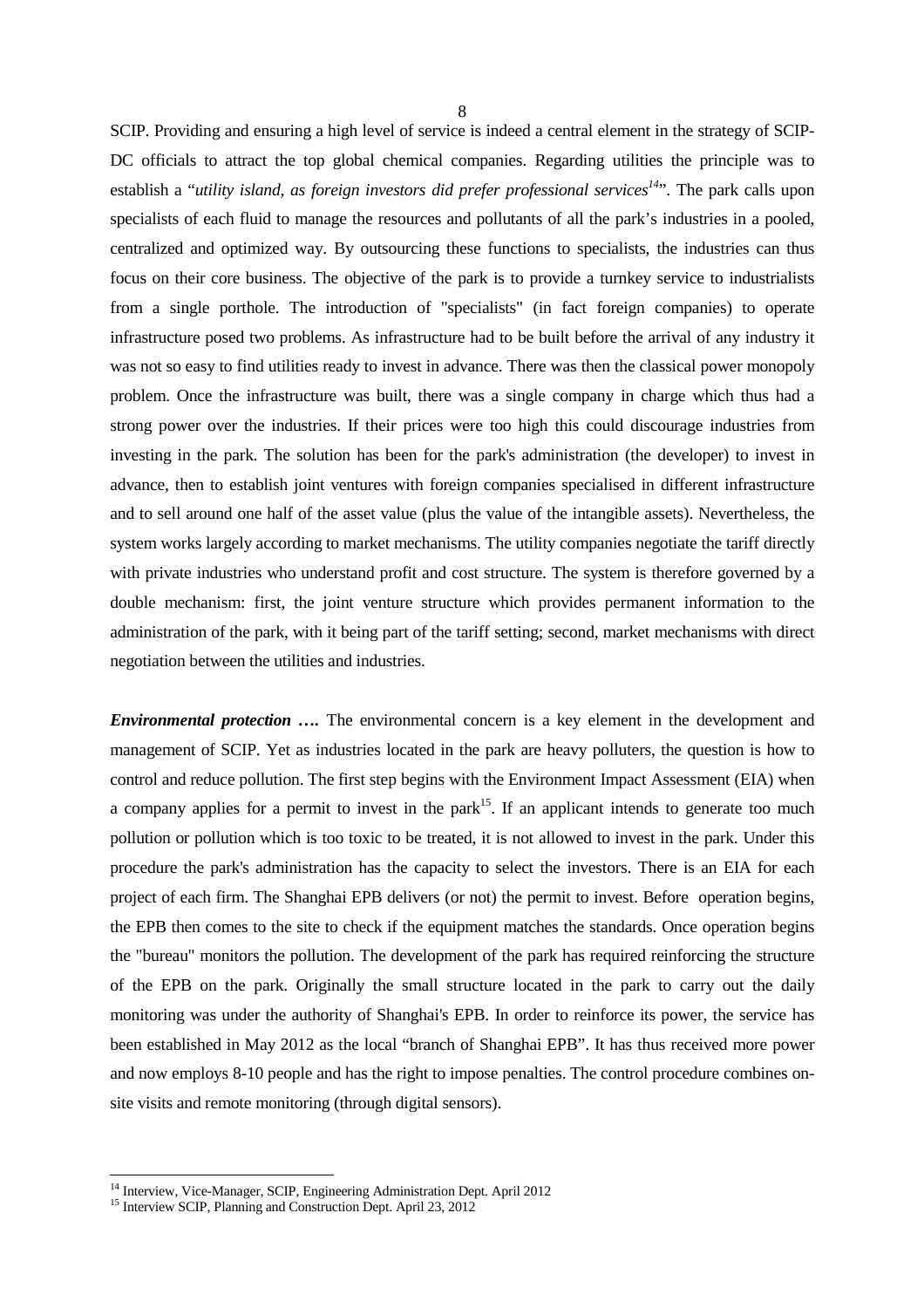Concerning the wastewater treatment, the choice has been to concentrate all the flows emitted by the industries in a single plant operated by a joint venture between SCIP and Sino French<sup>16</sup>. Two different sets of standards are monitored: the "Shanghai discharge standard" focused on toxic waste (heavy metals ..), and a standard jointly defined by Sino French and SPIC. These standards are used at two stages of the process. First, there is a control of the discharge of each company at the end of its production process. If the discharge is too toxic and doesn't meet the standard, Sino French can use an "emergency tank". Second, there are the standards before the final discharge from the output of the wastewater treatment plant. Globally there are few cases above the limit. The final discharge is controlled by a remote monitoring on the outlet, directly linked to EPB. In addition there is a random monthly control (EPB's team do not inform companies in advance of the day of the visit). In this framework the JV operating the plant must comply to environmental law and standards. There are penalties (in case of non-compliance), and reputation is a strong incentive as this company is supposed to solve the problem of the pollution from industrial companies. In addition to these policies, there are procedures to monitor the water quality of the ocean. Two regional EIAs cover a surface of 30 km². Twice a year there is a monitoring of the sea where discharges occur from the wastewater treatment plant, at a long distance from the coast, and if there are remaining pollutants they are diluted (diffusion). According to the officials "*there are no big changes*".

For the solid waste which is another large pollutant in such a park, Shanghai has standards that define the nature of waste and of "qualified companies". Normal waste is collected by "qualified companies", Qco). The treatment is done in other urban districts. Any industrial company can send its waste to any Qco, and this market is competitive. Toxic waste is sent to an incinerator, located in the park, that is operated by Sita (an affiliate of Suez Environment). In principle and according to our interviews the situation is under control. Gas pollution is more difficult to control. The first means to minimize gas pollution is to attract investors that have limited gas emissions; again, the EIA functions as a filter to select the "good" companies. In contrast to wastewater it is not possible to organize the collection of waste gas at a single point of treatment, as the volumes are small and the nature of gas changes from one industry to another; in fact the polluter is the one who knows best the nature of the pollutant and the appropriate treatment.

… *and symbiosis.* Last but not least, SCIP is considered as a prime example not only regarding environmental protection, but also for industrial symbiosis and cascading: the output of one factory (byproduct or waste) is the input of another, located close in the park. Zhang H. and al. (2009) emphasize that SCIP is one of the few eco-industrial parks (EIP) in China which have been designed as such from the outset: « *It is an EIP with new physical structure, and one of the few parks that base their design on the 3R approach (reduce, reuse, and recycle)* ». The article says that the principles of a circular economy

<sup>&</sup>lt;sup>16</sup> Sino French is a 50/50 joint venture, set up in 1985, between Suez Environment (formerly Lyonnaise des Eaux) and New World Infrastructure, the large group from Hong Kong.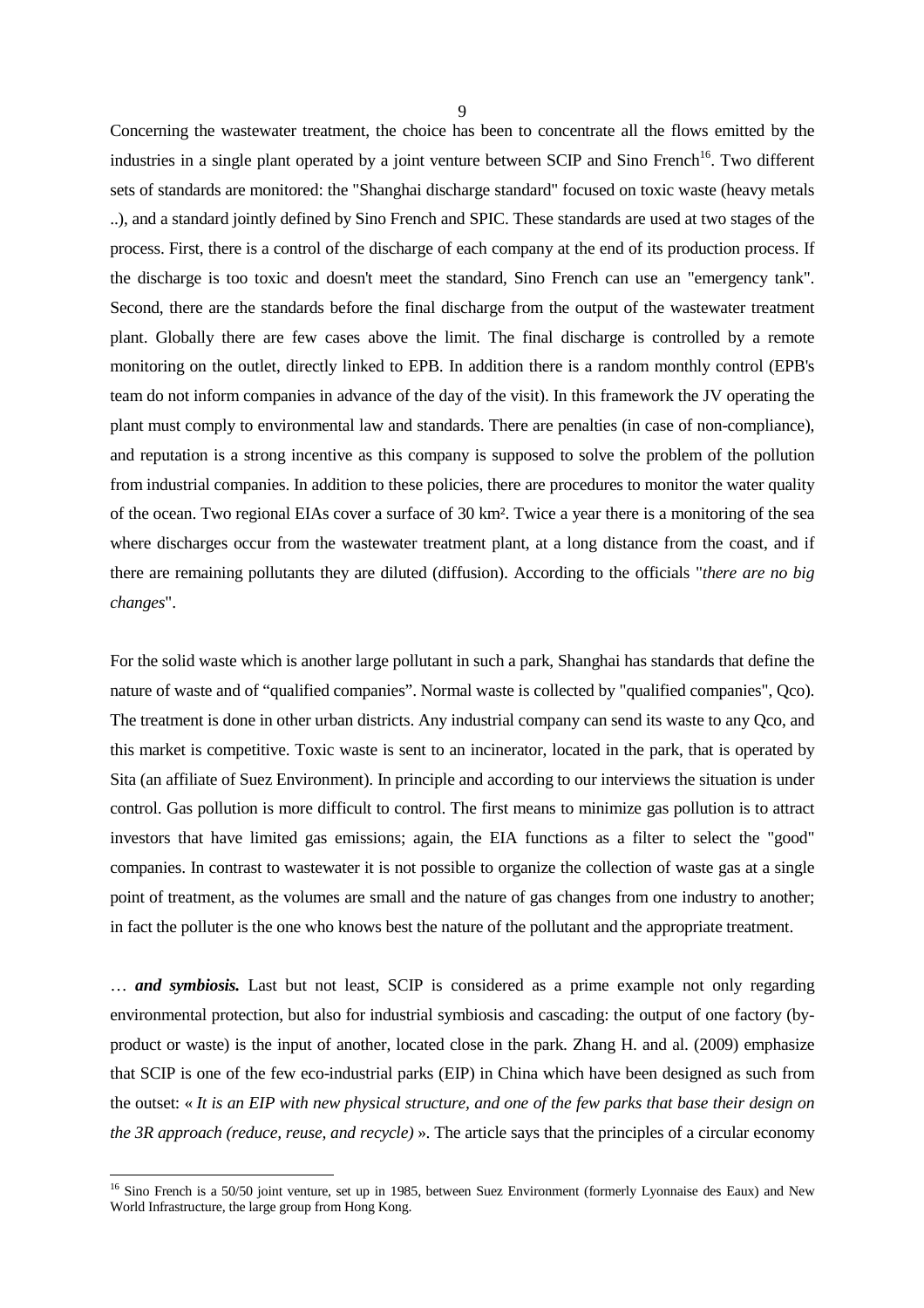have been implemented on three levels: clean production at the firm level, eco-industrial chains at the park level, and exchanges of materials and resources (external to the park) at the regional scale. The level of the industrial park seems, however, to be the most significant. The implementation of eco-industrial chains between different firms in the park is indeed a main thread of the planning and development of SCIP. The idea is to integrate on one site a whole industrial chain from upstream to downstream. From the huge cracker producing ethylene which is the cornerstone of the symbiotic system, intermediate products (acetylene, isocyanate, polycarbonate) result that feed factories specialized in the production notably of synthetic products  $17$ . The same authors also suggest the existence of three subsystems producing ethylene, polycarbonate and poly-isocyanate, and including production of gas, steam and electricity: " *In total, ten enterprises, or 37% of the total enterprises and 76.5% of the total investment, use resources effectively through the park eco-chains*". Our interview with SCIP Sino-French Manager tends to confirm the substance of this industrial symbiosis.

Nevertheless, this circular industrial system has important limits. First, the system is not in fact a totally closed loop. For example, benzene is a raw material for BASF and Bayer, and is produced by SECCO in the park, but it can be bought by the first two companies on the market as well. The same is true for the cumen which is a raw material for GPCC in order to produce acetone and phenol. The variation of the prices on the external markets can then have an impact on the internal market. Second, there remain legal barriers. As in the case of Kalundborg discussed by Desrochers (2002), the standards can facilitate or prevent an exchange depending on whether they qualify a product as a raw material or waste. Some managers told us the case of a company that was producing some active carbon, even though it was not authorized to regenerate this product for reuse. EPB did an impact assessment study and determined that this product has to be incinerated. Finally, this upstream/downstream integration creates new situations of risk management: if a problem occurs on one of the links of the chain, then the malfunctioning immediately becomes systemic. For example, part of the production is based on the chemistry of chlorine; the needs of Tyuang (a Shanghai group) are around 500 t/d. With this input the company produces two components – MDI (Metyl) and TDI (Toluene) - that are strategic to elaborate final products for which there is a 15 per cent annual growth. Any problem in one factory of this supply chain has an impact upstream (the production excess has to be stored ) and downstream (some factories must be stopped). In early 2012, the park was producing 350,000 tons of MDI per year with a market value of around 2,500  $\epsilon/t$ , so that one day of production is worth 2.5 M $\epsilon$ . Any disruption in the exchange chain has a clear financial impact. Another example is from October 2008 (at the outbreak of the current financial crisis) when the water consumption declined by 30% over several days because industries had stopped their production as they anticipated a slowdown in demand. Here, the impact on the water utility was direct.

 $17$  These physical links are also the object of financial transactions: Secco sells its outputs to other industrial firms in the park.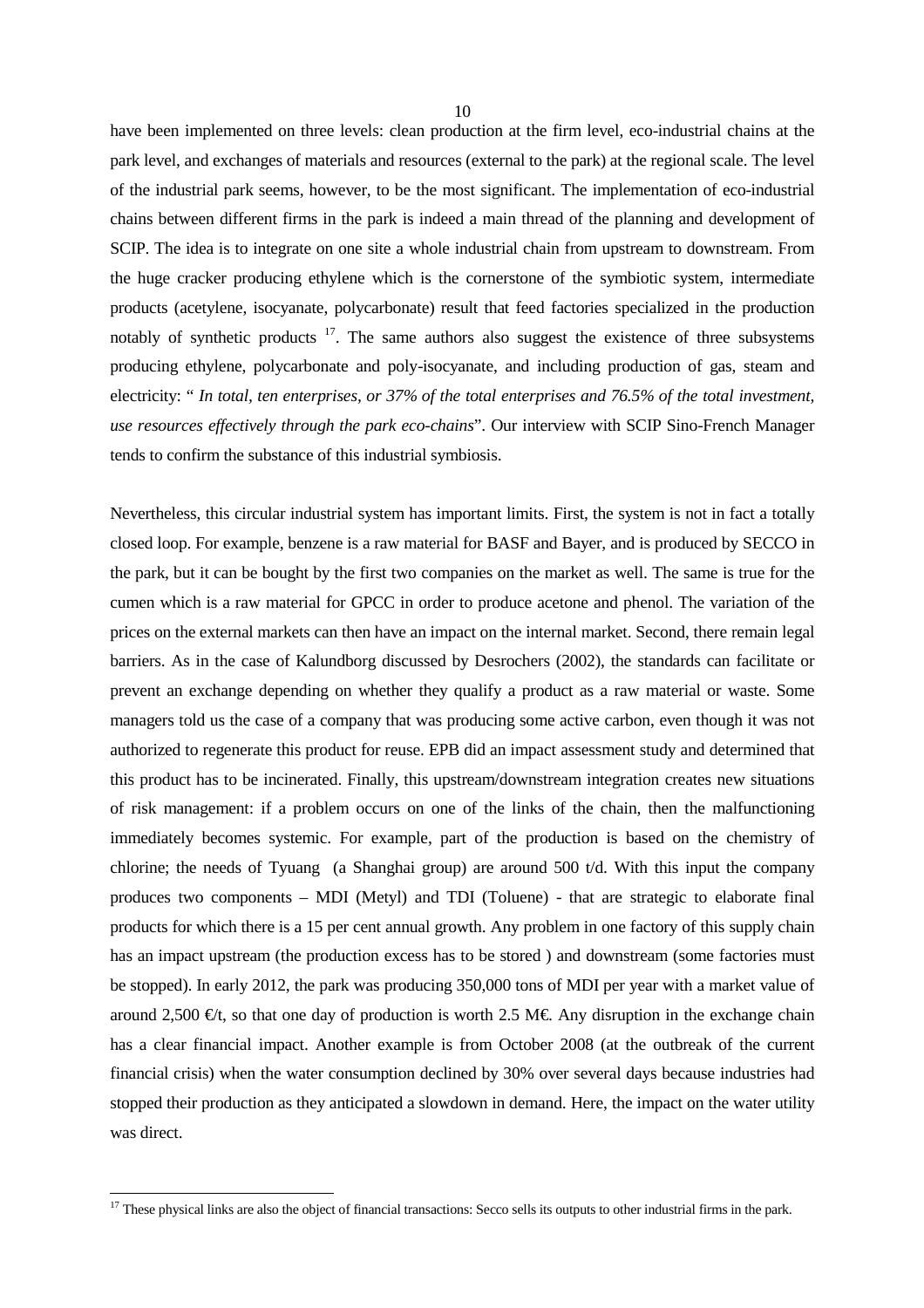Suzhou Industrial Park (SIP or CSSIP, Chinese-Singaporean SIP, *Suzhou Gongye Yuan Qu* in Chinese) is a vast industrial city–park, located halfway between Shanghai and Suzhou and served by highways, a fast train<sup>18</sup> and a canal. At the origins, in the mid-1990s, it was a rural area, and the development concerned 70 km<sup>2</sup> (including lakes), although in fact the first stage concerned only 8 square kilometers<sup>19</sup>. Several years later, SIP is a very successful estate: the district had 180,000 people in 2000, and 700,000 people in 2012. It has been recently expanded to 288 square kilometers. The new area is structured into 3 townships that have been developed separately by the municipality of Suzhou<sup>20</sup>. The city–park is a flagship operation which is regarded as an exemplar in China, as much in terms of economic development and urban planning as in environmental protection. SIP is also considered in the literature as one of the most advanced eco-industrial parks in the country. It has been created in 1994 as an intergovernmental strategic partnership between the Chinese central government and the Singapore government. The general agreement was signed by the Chinese Premier and the President of Singapore. At that time the Chinese central authorities wanted to expand their first special economic zones and to focus on an FDI (Foreign Direct Investment)-oriented development model. The partnership was strategic as in this respect Singapore was a pioneer in Asia (Pereira, 2002). The City-State had chosen in the 1960s an FDI-oriented development strategy, which enabled an inflow of capital, technology and management skills, and has been very successful (rapid industrialization and high economic growth). At

that time, considering the limited surface area of the City-State and after some developments in Indonesia, Singapore was seeking to expand its model of industrial parks. There was a mutual interest in this experience.

SIP is administratively equivalent to an urban district of Suzhou municipality. Its governance is atypical however. The China-Singapore Suzhou Industrial Park Development Private Limited Co. (CSSD) which is responsible for planning, development, financing and management is a global Sino-Singaporean joint venture, associating a large Singaporean consortium (led by the central government, and bringing together government departments and large private firms such as Keppel and Jurong) which has a 65% share and a large Chinese consortium (comprising the central government, the government of Suzhou, some central departments and large SOES) which has 35%. The other important administrative organ of the park is Suzhou Industrial Park Administrative Co. (SIPAC), established by the Chinese State Council to constitute the political authority of SIP. SIPAC is led by government officials of Suzhou, and also brings together representatives of Singapore (Inkpen and Wang Pien, 2006). The general agreement was expecting and planning for a wide knowledge "transfer" programme in many sectors: "*land-use planning*

<sup>&</sup>lt;sup>18</sup> Before Suzhou, a new station has been built, so that it takes 40 minutes to get to Shanghai central.

<sup>&</sup>lt;sup>19</sup> For the presentation at the origins see Baye and Lorrain, 1997, p. 105 suiv.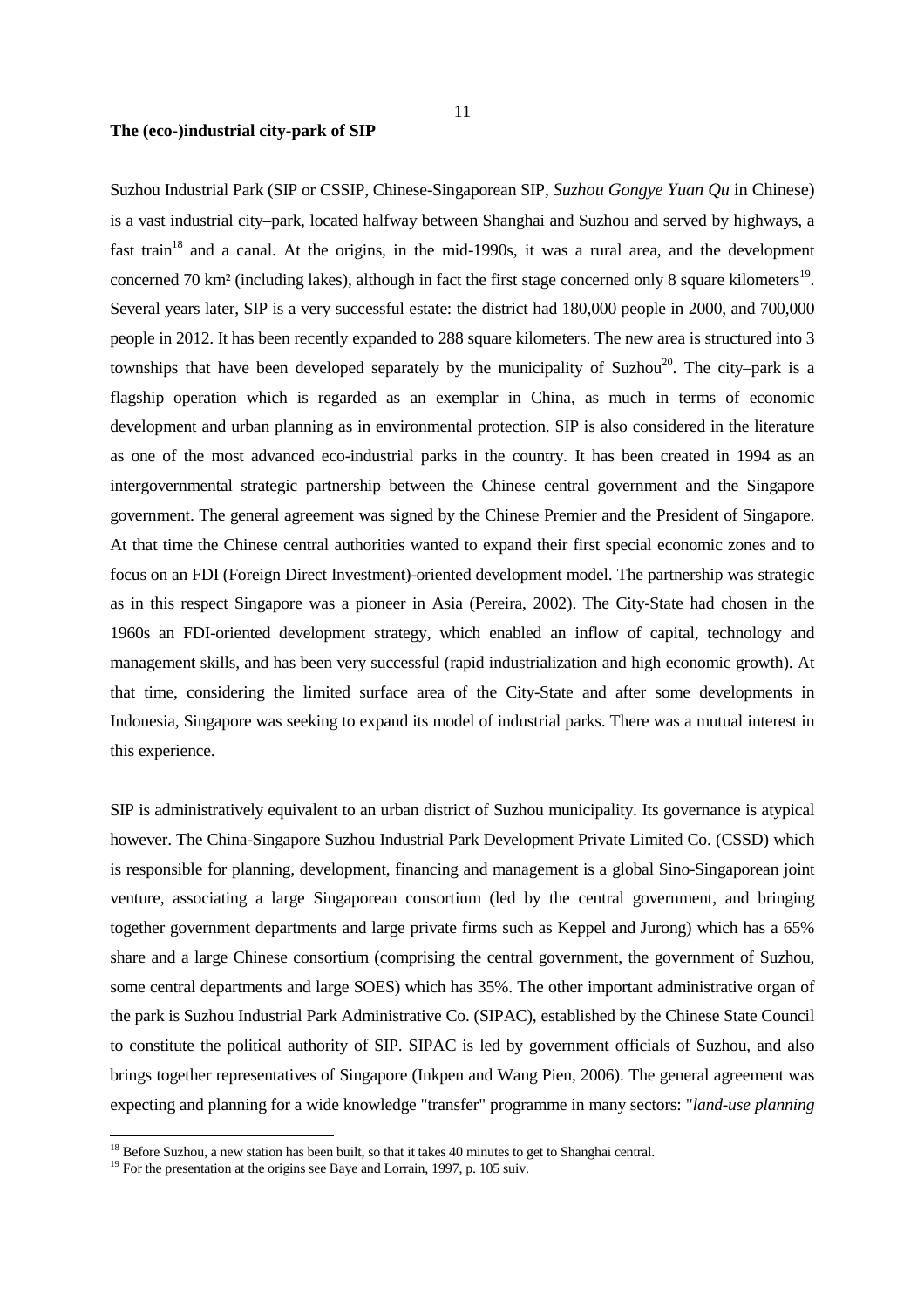12

*and development control, building control, environmental regulation, planning and management of industrial estates, public new towns and utilities management, and human resource management*" (Inkpen and Wang Pien, 2006: 786). It was perceived as a perfect win-win game for the mutual benefit of the two partners and the investors: "*The tenants could 'enjoy the best of both worlds (Singapore and China)'. Transnational corporations could enter the highly lucrative Chinese market and gain access to the relatively cheap primary factors of production, while also enjoying high quality industrial infrastructure and administration*" (Pereira, 2004).

But this "best of both worlds" did not last long. In June 1999, the Singapore government announced that it would withdraw from the operation of SIP on 1 January 2001. The Singaporeans became minority shareholders: their share in the JV was reduced to 35% and the capital was restructured towards the Chinese part<sup>21</sup>. There are many explanations for this. For some observers, the operation of SIP was not profitable enough for Singapore, as they even saw significant financial losses. SIP only had 14,000 employees and 5,000 residents in 2000, far short of the initial targets (Thomas, 2001). It is a weak explanation as the development started first with the construction of the fixed assets (all the infrastructure) and then the arrival of industries, and later the inhabitants. In the balance sheet of the first five years there was a huge amount of capital expenditure and a limited income from land sales but this imbalance was part of the Singapore model. In fact, the crux of the matter is the conflict between the Singaporean and Suzhou authorities. Suzhou municipal government has always considered that this project was not "their" project and that it was promoted by the central government; their strategy has been constantly to redesign the balance of power to their benefit. Very rapidly they developed another industrial park, west of Suzhou old downtown: Suzhou New District (SND), whose dimensions, ambitions and characteristics were very similar to SIP. Created, planned, financed, built and managed directly by the City of Suzhou, SND has been the subject of municipal preferential policies (land leasing and development, customs, bank loans, project approval limits, import quotes and exchange control). The municipal government, sole shareholder of SND, has clearly supported SND at the expense of SIP, because revenues generated in SND were not shared with the Singaporeans (Thomas, 2001; Inkpen and Wang Pien, 2006). Furthermore, not only has the Chinese partner promoted a rival project, but they also absorbed and reproduced the Singapore expertise they acquired in SIP, against Singaporean interests (Pereira, 2002).

<sup>&</sup>lt;sup>20</sup> The 3 new zones are north of the railway (with lakes), east of the existing zone, dedicated to logistics, south of the river + lakes, specialized in education with several international universities including Berkeley, Liverpool, National University of Singapore and Dayton (Ohio). There are no universities from France, Germany or Australia. Interviews in the park April 2012.

<sup>&</sup>lt;sup>21</sup> New partners entered to represent the Chinese part: 58% Chinese consortium (CCTV, Sinopec), 7% Suzhou New District listed in Shanghai, 5% Towngas, 20% Singapore consortium, around 10% Singapore private investors. Interviews in SIPAC, April 2012.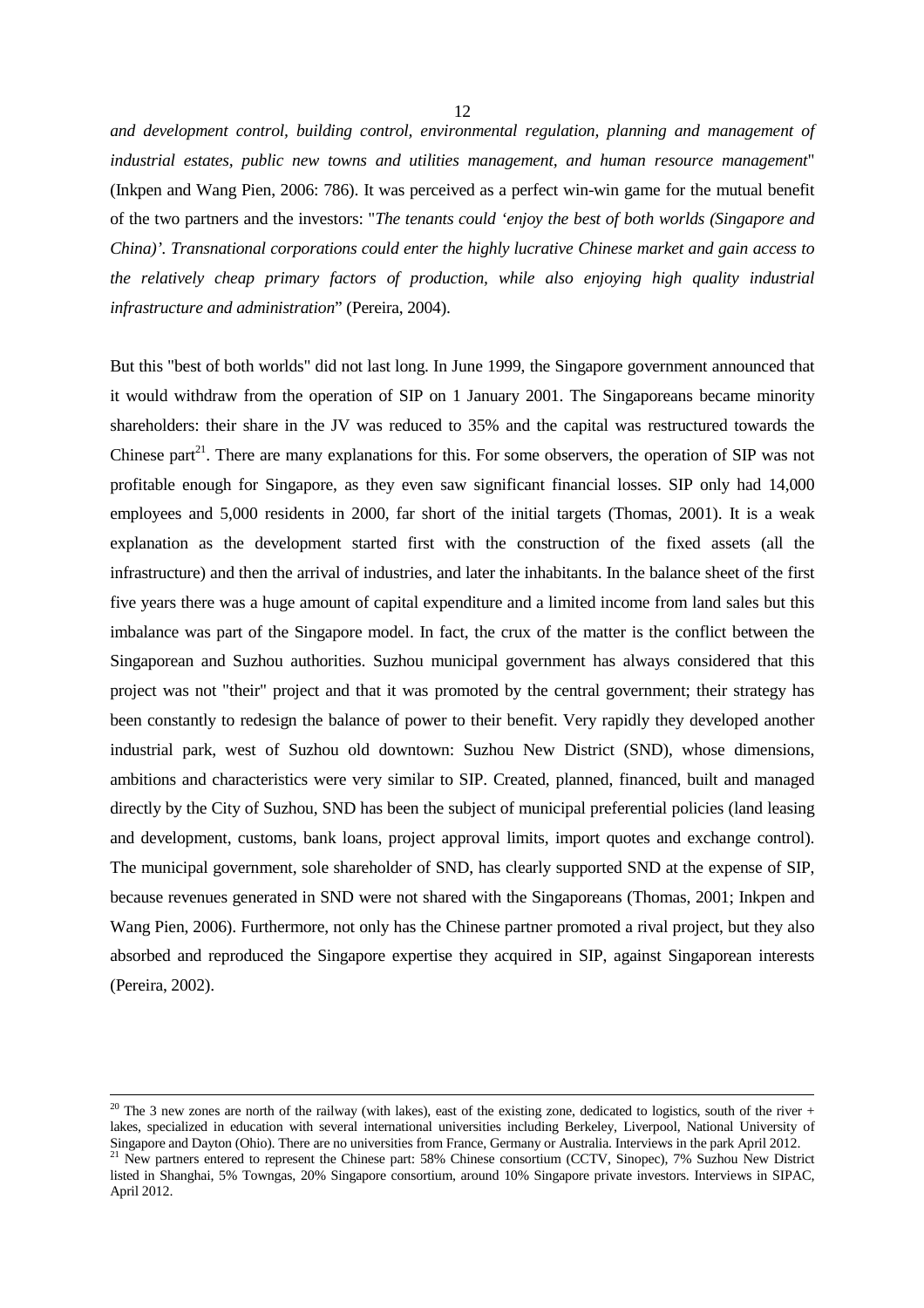Despite the withdrawal of Singapore, SIP has emerged as a flagship industrial park, which is experiencing huge annual growth rates<sup>22</sup>. It today contains around 10,000 companies, of which 4,000 are international. Among these, there are around 200 of the top 500 companies worldwide<sup>23</sup>. The main industrial activities are electronic, mechanical, pharmaceutical and health industries, so there is a concentration of rather light and low-polluting manufacturing industries. SIP is described in the literature as the "ultimate" free trade development zone in China. It works on the same mechanisms as other Chinese industrial parks, but the basic fixed assets of the urban fabric are of great quality. The equivalent of \$ 20 billion has been invested since the beginning, and the quality of management and infrastructure are far better than other operations.

*Planning and utilities organization* (see Annex C). SIP is an original territorial object: a huge "industrial park" but one that also includes major urban residential, commercial, administrative, education and recreational functions. The city-park has been planned from the outset in a functionalist and sectoral way: block by block, sector by sector. In addition, the low human occupancy as well as the completely flat topography that characterize the place made it possible to assemble this "urban machine" according to the view of the planners, with the least possible political, social and physical frictions. The result is a hyper-efficient, hyper-functional and hyper-matrix urbanism.

SIP presents another originality: infrastructure and utilities have played a major role in the success and the development of the city-park. The first priority in the Singaporean model was to make every effort to attract foreign investments<sup>24</sup>. This naturally requires the creation of favorable tax arrangements, but in terms of development it begins with the construction of high-quality infrastructure. Road, electricity, water, gas, heat, sanitation, and telecommunications facilities and networks were the first material elements built in SIP, before the arrival of industries and residents<sup>25</sup>. In short, as the SIPAC manager summarized, "*Infrastructures, underground networks and public utilities first*". This model requires huge capex (with a return on investment only over the long term), which is enabled in SIP by the outstanding Chinese and Singaporean political support, as well as capital injection. The Singapore consortium has notably built a power plant and a water treatment plant very quickly for the exclusive use of the park to ensure that the first industrial investors have a steady flow of electricity and quality water for their use (Baye et Lorrain, 1997: 105; Pereira, 2004b). SIP now has a treatment plant for drinking water (with a capacity of 450,000 m3/d), two wastewater treatment plants<sup>26</sup> (the first has a capacity of 150 000 m3/d, the second of 200,000 m3/d), a sludge treatment and dryer plant (which is

 $^{22}$  According to SIPAC, they register a rate of 20% in both fixed assets and in the number of firms located there. (April 2012)

<sup>&</sup>lt;sup>23</sup> These foreign investments come mainly from Europe (25%), United States (24%), Taiwan, Hong Kong and Macao (22%), and Japan (13%) (SIPAC exhibition hall, April 2012)

 $24$  Several people we interviewed mentioned that the birds select the best "nest".

<sup>&</sup>lt;sup>25</sup> Interview with SIPAC manager, April 28, 2012, see also Yuan and al., 2010

<sup>&</sup>lt;sup>26</sup> Wastewater from industries is treated first by each company and then discharged along with domestic sewage into the sewage system and then transported to the treatment plants.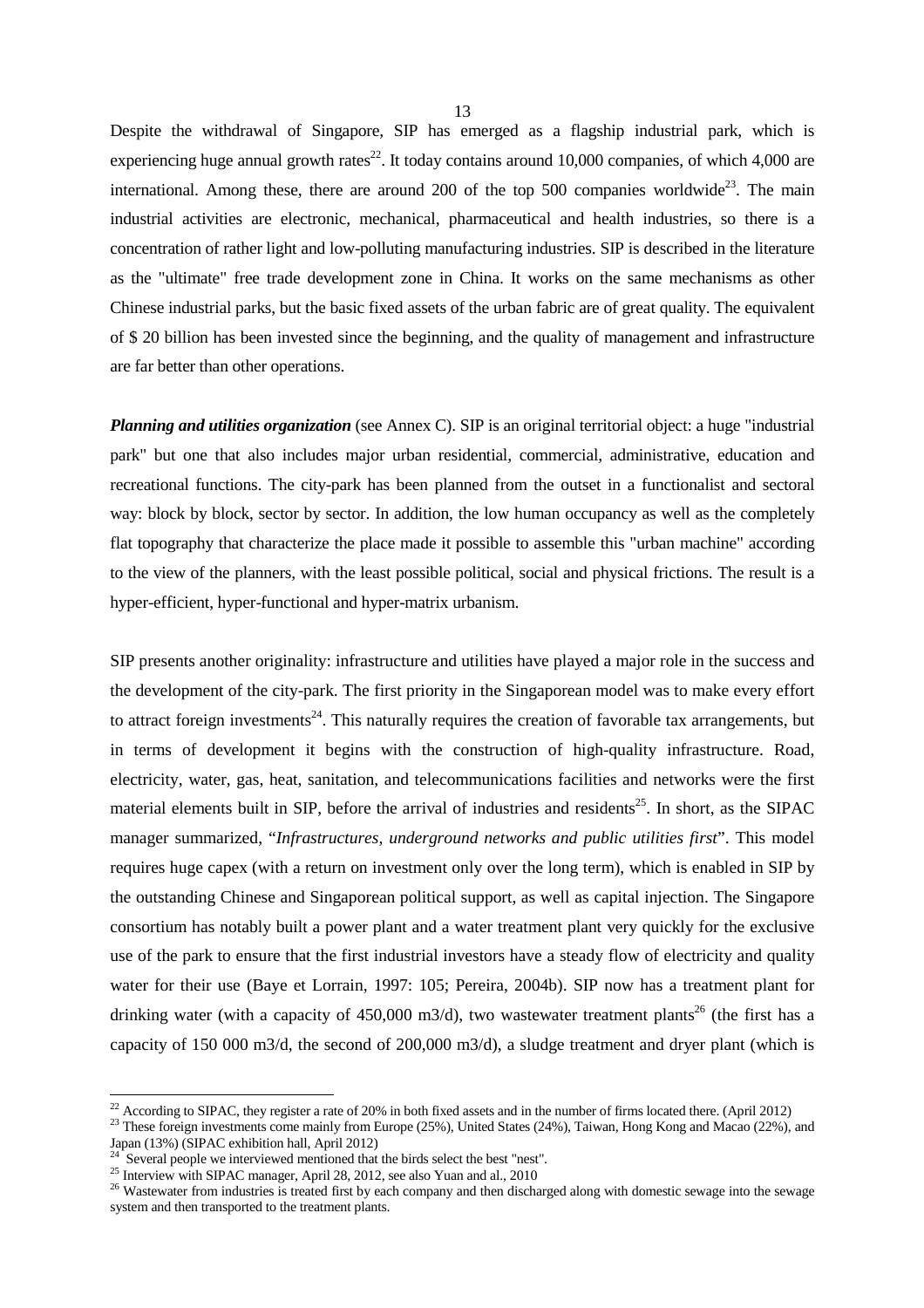still very rare in China), and two co-generation power plants (the domestic waste and the toxic industrial plants are managed by different companies and treated outside of  $\text{SIP}^{27}$ ). Another characteristic of the Singaporean model which is developed in SIP is the idea of territorial autonomy. Singaporean city-industrial parks are indeed conceived and planned to be as autonomous as possible, even to the point of ideally being territorial islands within national oceans: "*As far as possible, the aim is to separate the townships from dependency on the surrounding administration and infrastructure, reinforcing the goal of creating privileged pockets of investment*", explain Perry Shaw and Yeoh (2000). Singaporeans want to rely as little as possible on national environments that do not match the requirement in terms of quality of infrastructure and of institutions; with autonomy the goal is to create "club effects". The Chinese partner also had also an interest in this insularisation, which allowed it to develop a better control of the penetration of foreign capital and models.

*Environmental protection and symbiosis*. In both academic publications focusing on physical flows in SIP and in official brochures it is indicated that SIP has "become" an "eco-industrial park" during the 2000s. The reaction of the SIPAC manager in charge of environmental protection in the city-park<sup>28</sup> to this question is instructive. For him, there was "*no environmental turning point*" in the management of SIP. The environmental protection has *de facto* been a major concern early in the operation, from the design of the park: ensuring quality environmental services to businesses and building a good working and living environment for employees have constituted important elements in the strategy to attract foreign investment and create an international brand image. This environmental concern is materialised by high quality environmental facilities and services, as we have seen, as well as fancy landscaping, and a very advanced and quite strict environmental control.

Different procedures have been established<sup>29</sup>. First, an upstream selection of firms located in the park includes an Environmental Impact Assessment procedure (EIA); this means that the heavy polluters are not accepted, but this raises a question about the global assessment of the environmental performance: if the polluting industries are excluded, the area has obviously a good environmental score, but the problem is transferred to other areas. Second, a specific control of pollutants released by the 100 largest companies in the park has been set up with sophisticated sensors. In addition, there is a control of the flow of wastewater based on online sensors that are installed in the 50 pumping stations across the park, and this allows a control for every 5-6 km² zone. Third, the capacity for control of the EPB has been improved. According to our interviews, the office of environmental protection of SIP today includes 12 people (compared to only 3 people more than 15 years ago), reflecting the growth of its resources and influence - although this number is still quite small compared to the size of the city-park.

<sup>&</sup>lt;sup>27</sup> Interview with SIPAC and SIPDC managers, April 27 and 28, 2012.

 $28$  Interview, April 28, 2012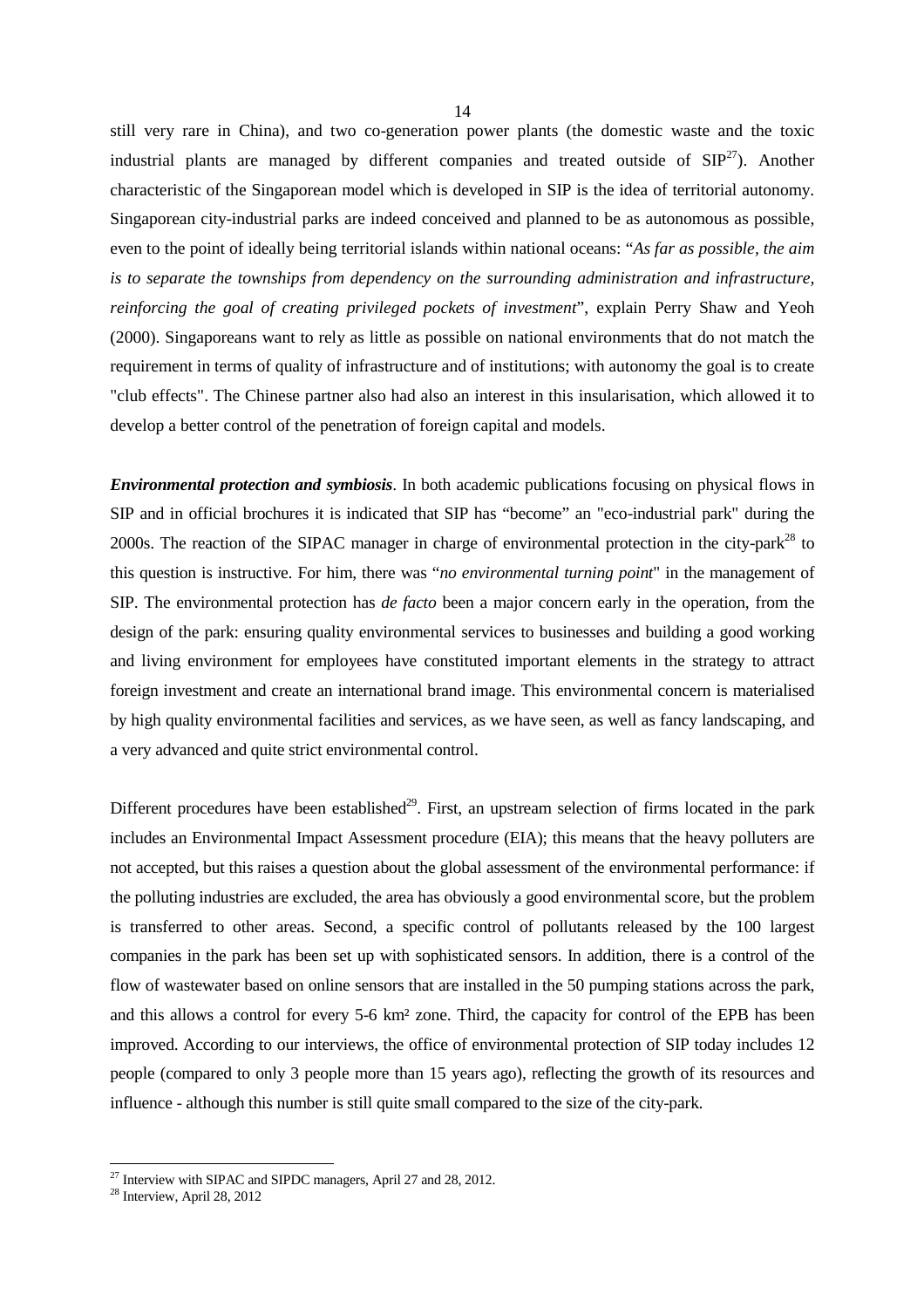To further this environmental concern, since 2002 SIP's decision makers have paid attention to the circular economy concept and have begun to initiate or encourage the implementation of symbiosis within the park. But is this a real practice as some academics suggest or only the beginning of a long process? According to Mathews and Tan (2011), manufacturing industries of semiconductors, LCD screens, laptops and mobile phones have formed the first industrial chain, not only from electronic circuit design to the production of computers, telephones and televisions, but also by an "e-waste recycling system". "*Today SIP has enacted e-waste recycling across its IT value chain consisting of upstream electronic chemicals manufacturing through semiconductor and thin-film transistor LCD (TFT-LCD) production to downstream consumer products* ». Zhang et al. (2009) estimate that this industrial symbiosis is significant: "*There is a relative complete system of LCD and semi-conductors industrial chain from upstream to downstream*." SIP authorities have also encouraged companies to reuse their wastewater for industrial purposes, by establishing incentive tools<sup>30</sup>. However, this does not seem to be a massive phenomenon: "*SIP has the lowest rate* [among the three eco-industrial parks studied in the article: SCIP, SIP and Baotou] *of wastewater utilization because it is located in the southeast region, where the industrial water price is lower than in other regions*." (Zhang and al., 2009).

In fact, the most significant symbiotic operation in SIP is the recycling system that was established between a wastewater treatment plant, a sludge drying station and a cogeneration power plant all located close to each other at the southern extremity of SIP. This system constitutes "a first" in China, as it is the first experience of "urban symbiosis", involving exchanges of wastewater and energy between industrial and residential activities. The symbiosis thus associates three infrastructures: a wastewater treatment plant<sup>31</sup>, a sludge drying plant (designed by Degremont and operated by SIP Sino French Environmental Technology  $Co^{32}$ .), and a cogeneration power plant (which is the largest in China, and both a power producer and a supplier of residential heat). The process starts with the problem of the wet sludges that are generated in huge volumes at the end of the treatment process<sup>33</sup>.

- The nearby wastewater treatment plant produces 140 t/d of sludge (the other one located 7 km to the east produces around 160 t/d).
- The power plant generates steam and heat used to dry the sludge, in addition to their principal purpose of serving industries and residents.
- The dried sludges are reused as fuel (inputs) for the cogeneration power plant, where they are burned as an alternative to coal.

 $\overline{a}$ 

15

 $29$  Interview with SIPAC manager in charge of environmental protection, April 28, 2012.

<sup>30</sup> Interview with SIPAC managers, 28 April 2012

<sup>&</sup>lt;sup>31</sup> The wastewater comes from both industrial activities and households of the city-park. The sludge drying system is located very close to one WWTP (capacity of 150,000 m3/d, 140 t/d of wet sludges), while the wet sludges from a second one, with a capacity of 200,000 m3/d, are transported by trucks. We can estimate that 8 trucks with a capacity of 20 tons each can transport 160 t/d of wet sludges every day.

<sup>&</sup>lt;sup>32</sup> SIP Sino French Environmental Technology Co is the joint venture associating Sino-French (49%) and China-Singapore Public Utilities, a Chinese utilities company directly related to the administration of SIP (51%).

<sup>33</sup> Interview with SIP Sino-French manager, April 27, 2012.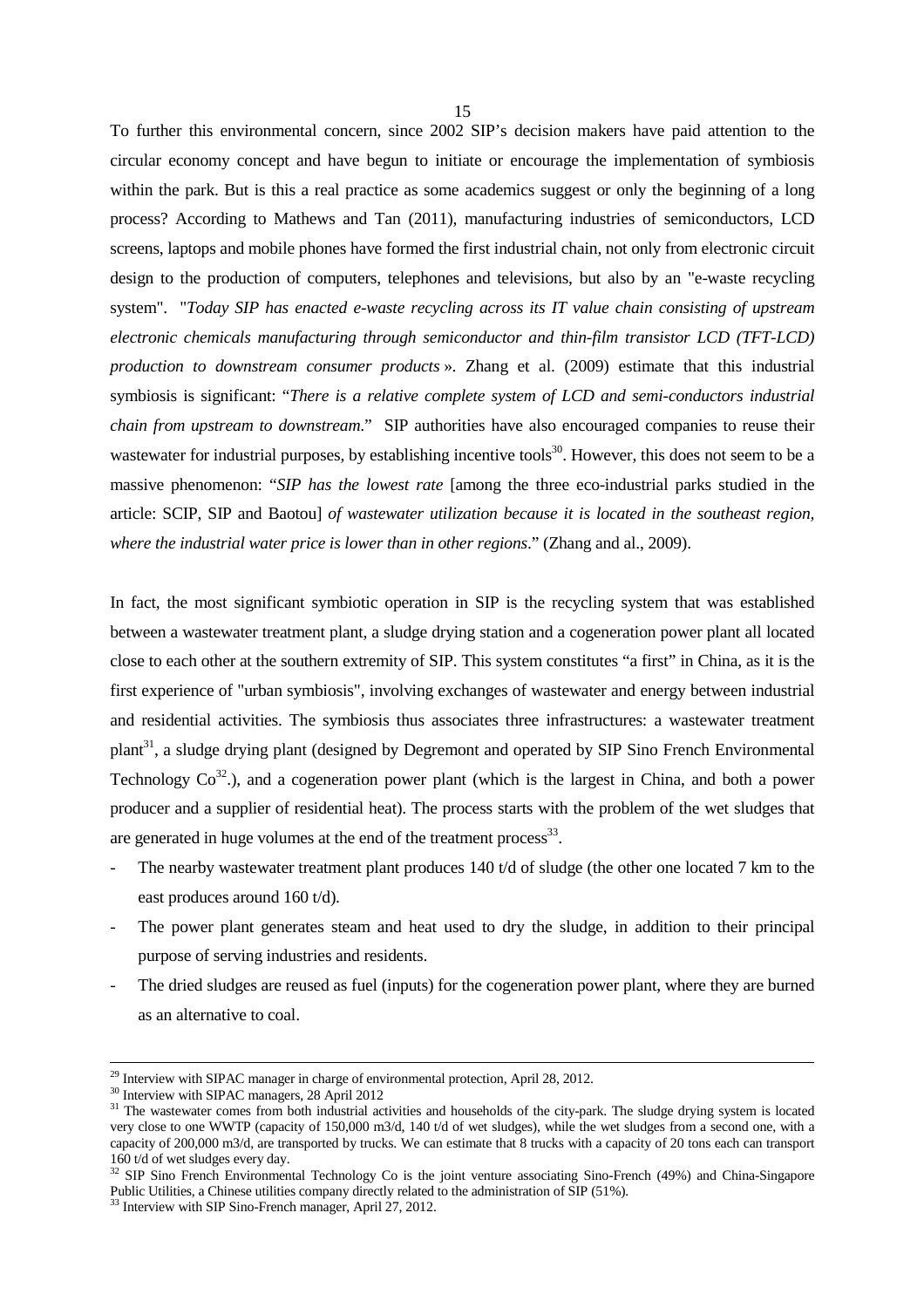- The power plant also reuses treated wastewater as cooling water.
- In addition, the ashes produced by the power plant are reused by a cement factory that produces materials for SIP

This symbiotic system, whose design began in 2009, became operational in April 2011. According to the managers, it should allow a reduction of 44,000 tCO2-eq/year (including saving the use of 17,000 t/year of coal by recycling dried sludge as an energy source), and water savings of 3.8 million t/year (by using reclaimed water as cooling water). A significant urban symbiosis is thus implemented, offering synergies between a major part of the city-park's wastewater and an important part of the city-park's power production, and associating industrial and residential activities.

## **Conclusion**

Our investigations in SCIP and SIP, two industrial parks which are considered as environmental exemplars in China, provide information about the substance of the ongoing change of accumulation regime in China. The two parks are important waymarks in China in terms of pollution control and treatment. By concentrating industrial activities in dedicated parks, strengthening enforcement of environmental requirements (improving standards and monitoring capacities), and calling upon international specialists (implementing an integrated and pooled management of utilities), SCIP and SIP present significant progress in reducing the environmental impacts of industrial production: better treatment of industrial waste and wastewater, reduction of energy consumption per unit of production. For example, standards for wastewater discharges in SCIP and SIP now are very strict, getting closer to those of the most developed countries<sup>34</sup>. Our case studies show that these efforts have been driven by the combination of two factors: a growing domestic environmental pressure, and an offensive logic of international upgrading to attract the best global companies (environmental concern as the ultimate passport to the modernity of Chinese cities in the eyes of the world). The environmental readjustment of the current model is thus very clear. But the two parks demonstrate as well that they reach good standards as they can select the "good" companies under the Environmental Impact Assessment. But where are the most polluting companies going? And where are the large number of small companies: they are not located in the parks and they largely escape controls on their emissions. We consider that the performance of any project, in any country, has to be referred to the level of assessment.

Moreover, SCIP and SIP present concrete cases of the implementation of industrial and even urban (in SIP) symbiosis. This is the second step, which is much more ambitious: to transform the industrial production processes themselves, and to set the environmental requirements at the heart of the industrial process and no longer just downstream (end-of-pipe approach). This is the question of the change of accumulation regime, of the invention of a new development model. Industrial and even urban

l

<sup>&</sup>lt;sup>34</sup> Interview, CEO of a utilities company, April 2012.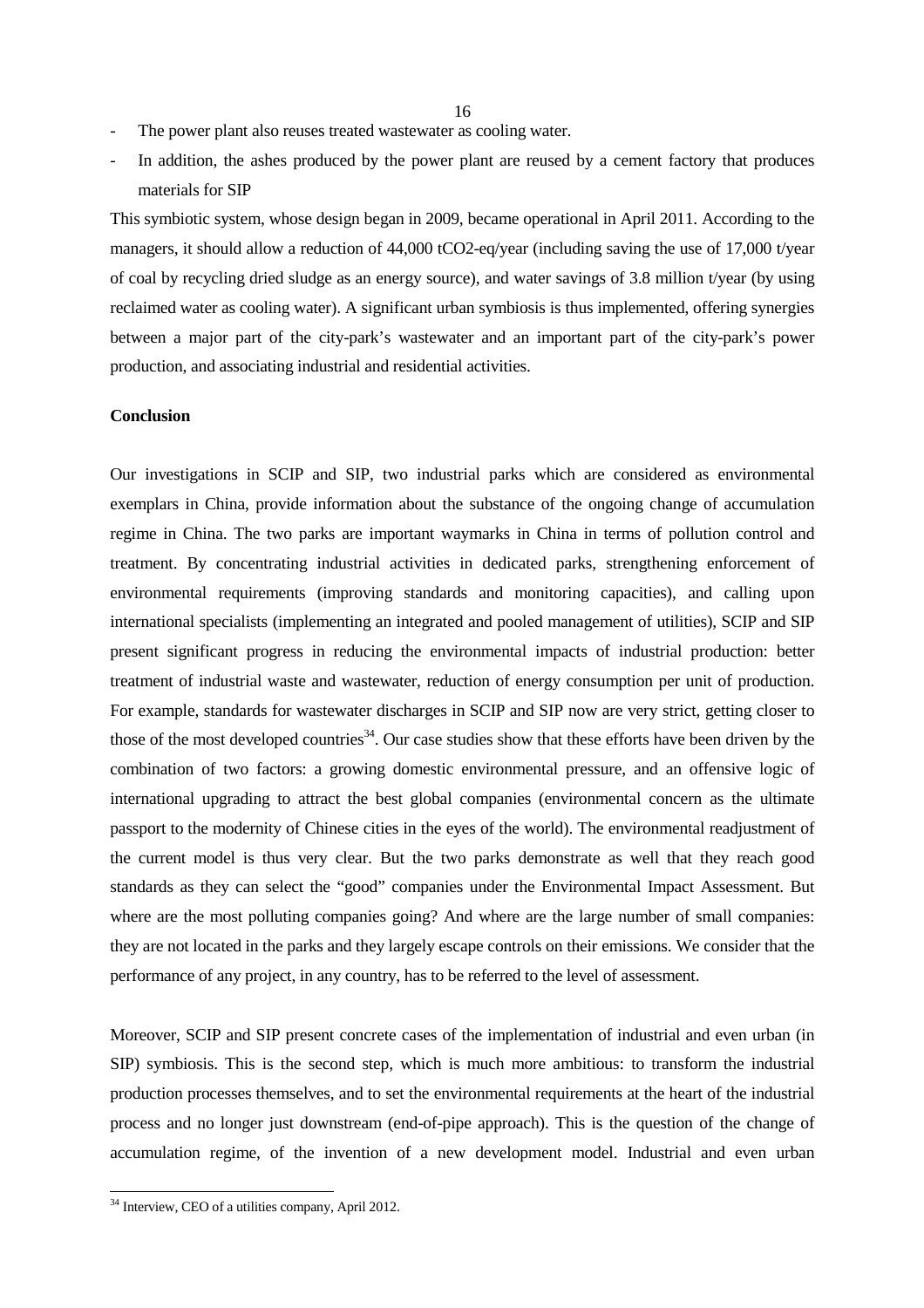symbioses do exist, but the question concerns the scope and the weight of these symbioses in the overall energy and environmental weight of the parks? If SCIP presents a significantly new model of industrial park in China (according to our survey, the industrial symbiosis represents a sizeable proportion of material and energy flows involved in the overall production of the park, and is at the heart of its planning, development and success), the case of SIP raises more questions: industrial and especially urban symbiosis (the first in China) have been implemented, but the weight of these symbioses in the overall metabolism of the park appears limited, particularly if we include the energy consumption from transport in the environmental balance. The hyper functionalist urban machine of SIP significantly reduces the scope of symbiosis. Clearly, SCIP and especially SIP today do not constitute complete operations of a circular economy<sup>35</sup>, at least from an international point of view (analysis is certainly different if we put on Chinese glasses). One is probably still far from the invention of a radically new regime of accumulation in China.

In a region that is considered in advance and more precisely after a survey in two industrial parks that represent innovation and exemplarity in China, the potential for "greening the cities" thus remains largely a general statement. Besides, Shanghai is at the forefront of the process. As it is upgrading its industrial base from heavy and nationally oriented industry to a more service and internationally oriented model, the municipal government is fostering environmental protection. But impoverished places and many cities do not have the same priorities, and they still focus on economic development. "*The priority is still immigrants and growth*" <sup>36</sup>, as the country needs a minimum annual growth to absorb the flow of migrants from the rural areas. Big cities are growing, hundreds of cities are competing, construction is continuing, and this generates pollution (dust, energy, consumption of land and natural resources). A decarbonised economy remains a difficult prospect in China. Under the present regime of accumulation there is a gross ratio: 10,000 \$ of GDP/head is equivalent of 10t CO2/head, that is 1 dollar of value added = 1 kg of  $CO2^{37}$ . Emerging from our investigation, we propose four possible ways of thinking further about these questions.

1. **The good level to measure results**. The case of SCIP in particular demonstrates that if the objective is to reduce pollution the answer is "we can treat any wastewater". But the question is to which cost of energy. What is the marginal increase of energy? How is this energy produced and what is the GHG balance? Industrial parks are presented too frequently to the visitor as innovative islands, but they are not islands as they are connected to a wide ocean of cities. It therefore makes sense to consider first the links between industrial parks and cities, and second all the chains for energy or waste. These places are not autonomous in term of energy. Electricity is imported and is mostly generated with coal fired plants and their emissions of CO2 and SO2. Collection of solid waste, and particularly toxic waste, has been

<sup>&</sup>lt;sup>35</sup> Interview, Professor of Tongji University, April 2012.

<sup>&</sup>lt;sup>36</sup> Interview, Professor of Tongji University and consultant, April 2012.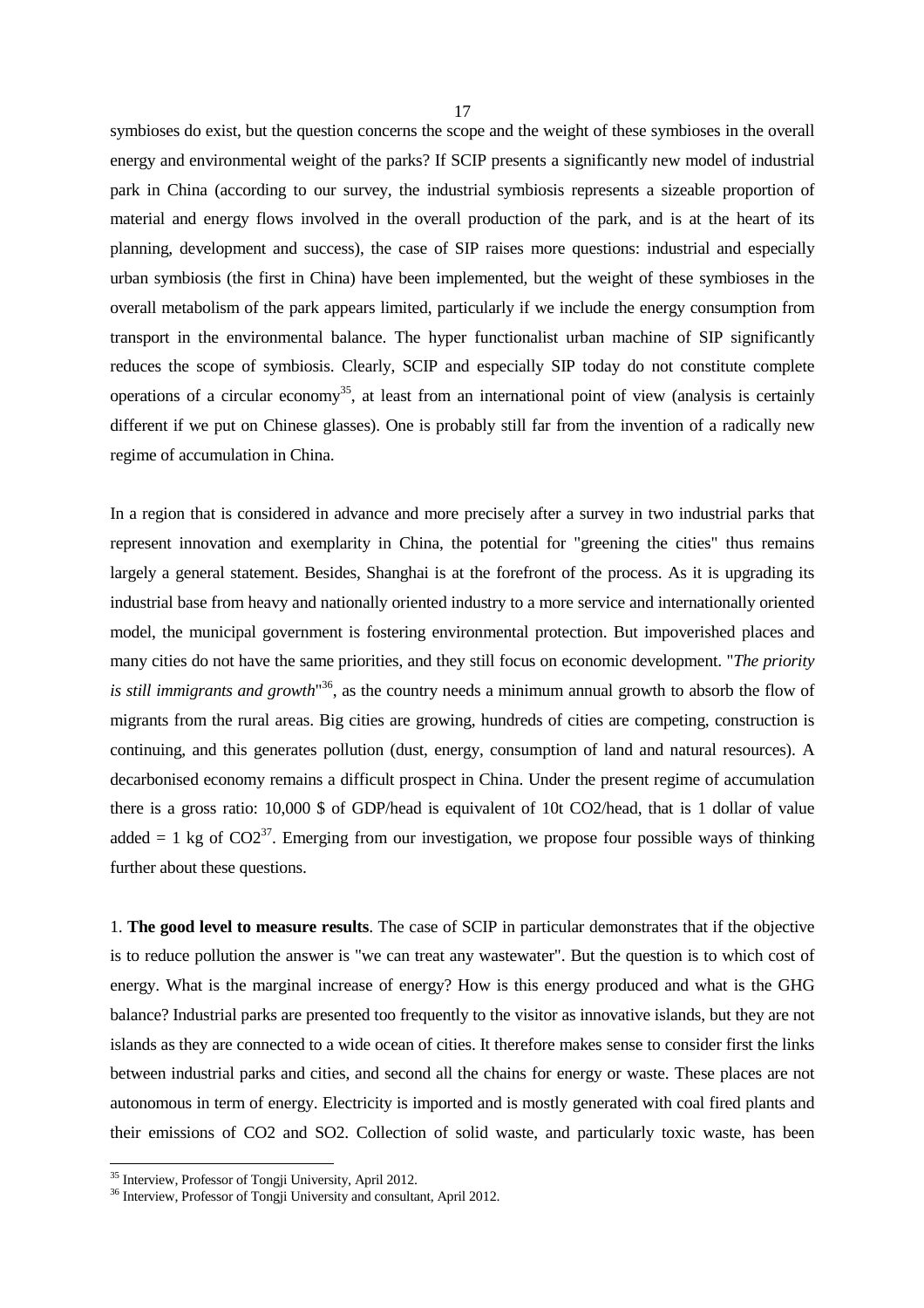improved but their treatment is carried out remotely. How are these infrastructures performing, and what is the GHG balance if the transportation is measured?

2. **Figures.** SCIP and SIP illustrate how it is important not only to consider variation but gross figures. If the energy consumed for one unit of GDP (energy efficiency) is decreasing by a proportion of 30%, and if the total GDP is increasing by 50% due to a larger population and a higher demand, the total energy consumed increases. China to this day still focuses on reducing pollution and improving energy efficiency, but not reducing quantities of energy consumption. Considering the figures in China demonstrates how it is difficult to combine a sober economy and a regime of growth.

3. **Urban planning as a top-down template**. The city- park of SIP shows how the spatial planning of a new development area determines the consumption of energy and natural resources generated by its activities. The hyper functionalist urbanism inevitably reduces the scope of environmental efforts undertaken. This point is certainly not specific to SIP. What is indeed striking to the visitor is the extreme homogeneity of the different new development zones in the Shanghai urban mega region (SIP, SND, Changshu, Kunshan, Wujiang, Lingang, Minhang, Jinshan). All of them combine two properties: the absolute combination of the principles of zoning, and of the power of the "growth machine" (Logan and Molotch, 1987). The layout of cities is clearly inherited from the "Charte d'Athènes"<sup>38</sup> (Hall, 2002; Le Corbusier, 1946) but what makes a difference to many other countries in the world is that these rules are not limited by other forces. First, China has a very top-down system of urban planning (despite the political decentralization in the 1980s): the national administrative organization reinforces homogeneity as planners must respect precise national rules and standards which are not flexible; for each new urban development, the proposals from planners have to be approved by the Party; all the planners have been educated in the same way (in five Universities<sup>39</sup>, among which Tongji and Qinghua have the largest influence). Second, the property rights are weak $40$ , and there is no political opposition and no free press. Third, in this particular place, the Yangtse river delta, there are no geographical obstacles, and the land is flat. In order to maximize GDP growth as fast as possible<sup>41</sup> (which is the main goal set by the central government), local planners and authorities effectively build cities as a factory (straight roads, huge blocks, 20 floor towers, cement)<sup>42</sup>. The present Chinese new development zones thus make us think more of a kind of unlimited "Charte d'Athènes" than a "model of sober development"<sup>43</sup>, and clearly come

<sup>&</sup>lt;sup>37</sup> Interview, Professor of Tongji University, April 2012

<sup>&</sup>lt;sup>38</sup> Interview, Professor of Tongji University, April 2012.

<sup>&</sup>lt;sup>39</sup> The 5 major planning departments: Tongji, Tianjin, Tsinghua, South East, Chongqing. In Tongji 3 schools are dealing with the city fabric: The Civil Engineering Dept, the College of Architecture and Urban Planning, the Schools of Economics and Management.

 $40$  The land is leased to developers and businesses for periods of 50-70 years. 60% of revenues of municipal governments are coming from land sales.

<sup>&</sup>lt;sup>41</sup> This hyper functionalist urbanism is also a response of Chinese policy makers to the fragmented and anarchical urban layout that characterized Chinese cities before the 2000s (Weiping Wu, 1999).

<sup>&</sup>lt;sup>42</sup> Interviews with several urban planners from Tongji University who teach and do consulting as well.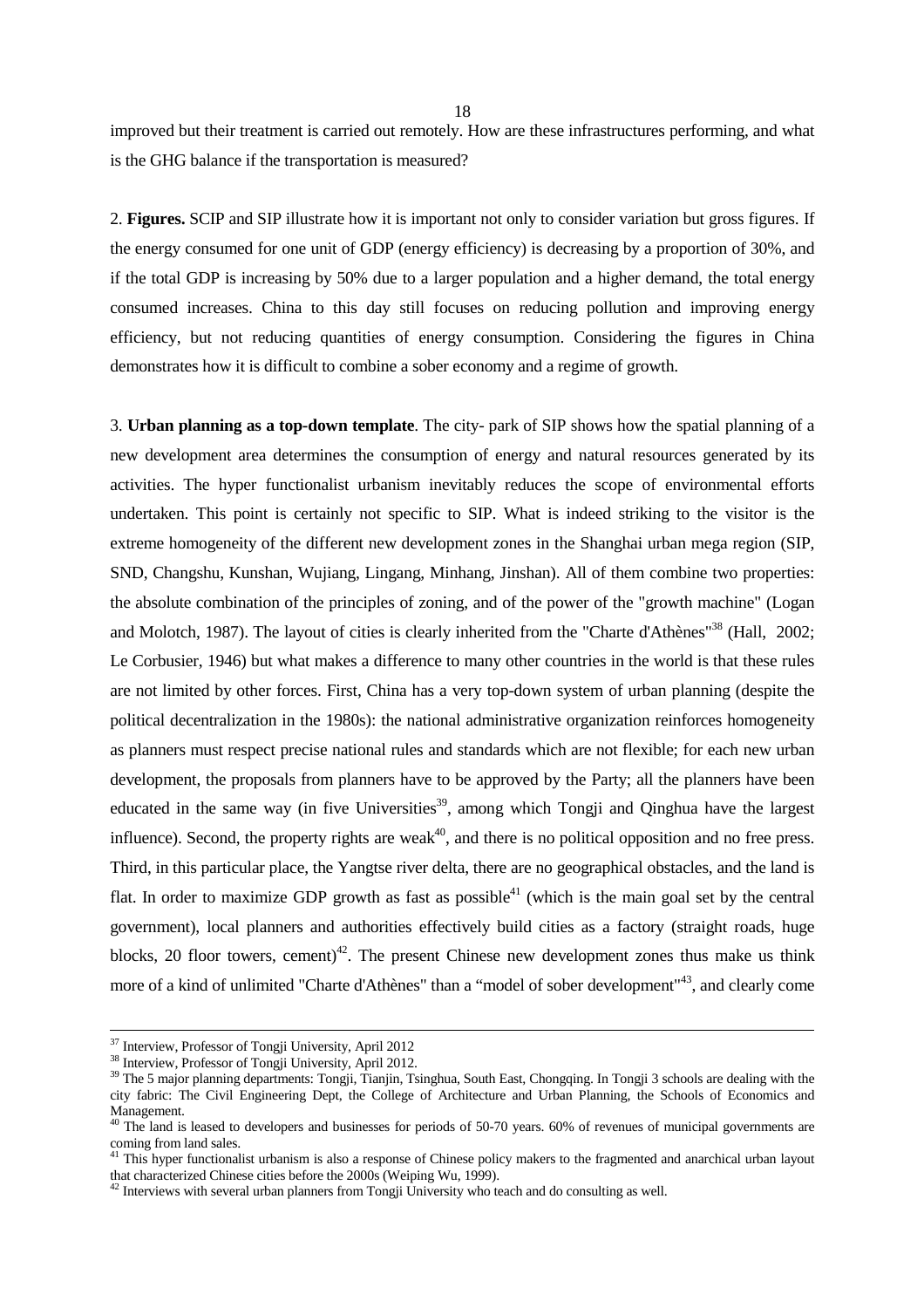in contradiction with the Chinese official discourse on the promotion of a circular economy. The question is thus about how to transform practices in order to escape the path dependency?

4. **The key role of central government**. All our interviews emphasized the major role (not to say the allout power) of central government and the strong top-down line of authority in China (the traditional Chinese approach): "*In China, everything starts and is decided from above*<sup>"44</sup>. The urban planning process is a good example of these mechanisms and their impact all over the country. The change of planning practices requires a deep *aggiornamento* of urban planning objectives and principles in Beijing. In addition, the system of evaluation and promotion of local executives still focuses on short-term maximization of GDP growth and little integration of environmental requirements. Whereas the literature often emphasizes the responsibility of local authorities in the deficiency of environmental policy implementation in China, our survey shows that it is central government (even more than elsewhere) which holds the key to environmental protection. But we can assume that the same top-down mechanisms that contribute to reproducing the present situation could be reversed as well: if Beijing decides to change direction, then the change could be implemented very quickly all over the country. This challenge is one of the most important ones that China must meet in the next twenty years.

 $43$  See also the comments of Wang Shu, the Pritzker winner, concerning the planning system. The procedure of allocating plots of land for projects often separated from surrounding neighbourhoods (generates) isolated "colonies". Financial Times, May 25, 2012: 6.

<sup>44</sup> Interviews with several Professors of Tongji University, April 2012.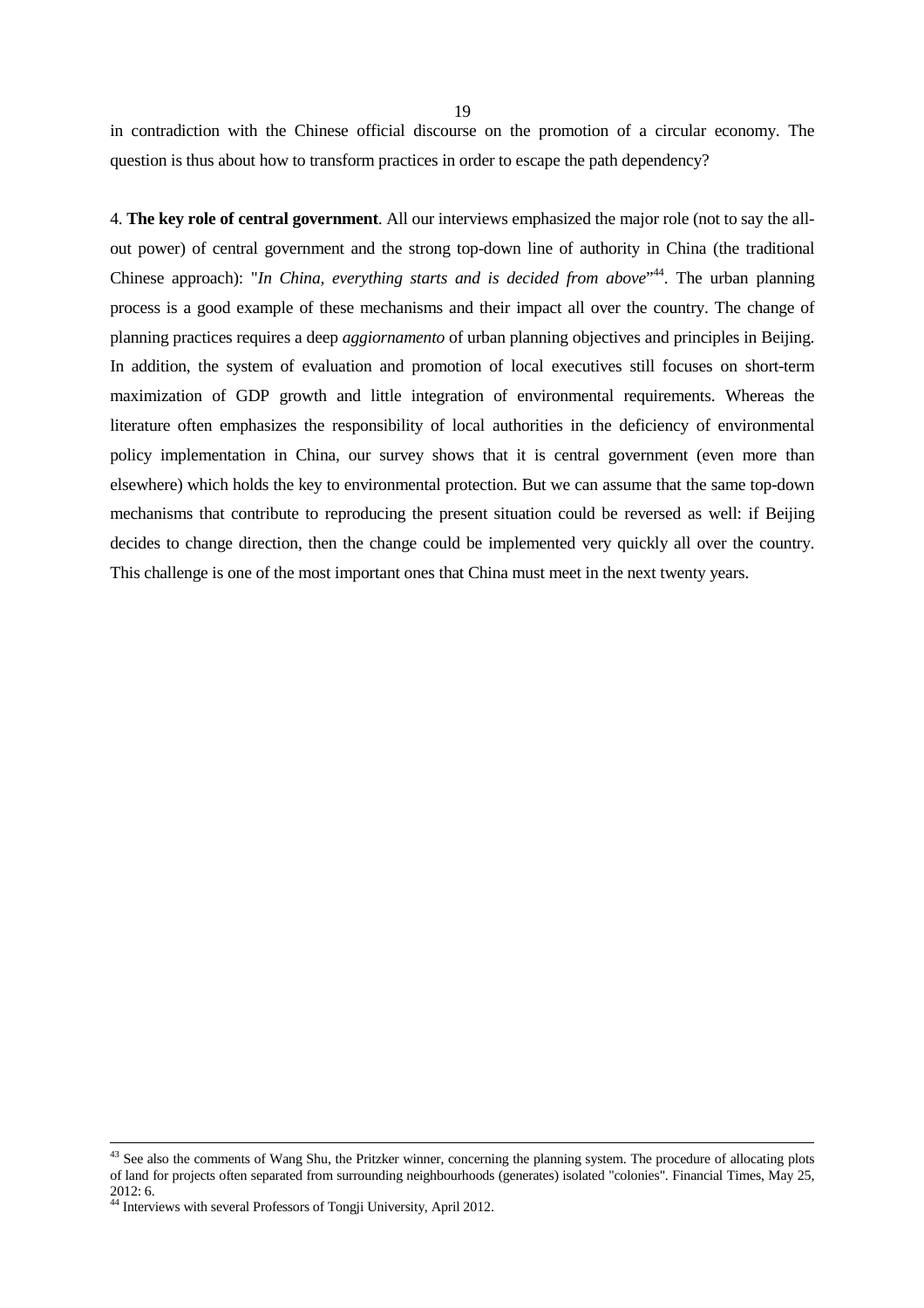## **References**

Baye E., 2001, « De la ville chinoise à la cité mondiale. Le développement des infrastructures urbaines à Shanghai à l'orée du XXIe siècle », Cahiers TTS, Paris, Ministère de l'Equipement.

Baye E. and Lorrain D., 1997, *Le marché de l'environnement dans la région de Shanghai : réglementations, institutitions, industries*, en collaboration avec la Fondation des Villes, Ministère de l'Industrie (DGSI/SAEI).

Brown L.R and Halweil B., 1998, "China's water shortage could shake world food security", World Watch. 1998:10–21.

Chan H.S., Cheung K.C., Lo J.M.K.*,* 1993, "The socio*-*political limits of environmental control in the People's Republic of China: a case study in Guangzhou", in Nadgel and Mills eds., *Public Policy in the People's Republic of China*. New York: Greenwood Press.

Commission Européenne, 1994, « Communication de la Commission au Conseil. Vers une nouvelle stratégie asiatique », COM (94) 314 final, Bruxelles, 13 juillet 1994.

Coutard O., 2010, « Services urbains : la fin des grands réseaux ? », in Coutard O. et Lévy J.P. (dir.), *Ecologies urbaines : état des savoirs et perspectives*, Paris, Economica-Anthropos (coll. Villes).

Coutard O. et Rutherford J., 2009, « Les réseaux transformés par leurs marges : développement et ambivalence des techniques 'décentralisées' », *Flux*, n° 76-77, pp. 6-13.

Desrochers P., 2002, "Cities and Industrial Symbiosis, Some Historical perspectives and Policy Implications", *Journal of Industrial Ecology*, Vol. 5, Number 4, 2002: 29-44.

Economy E.C., 2004 (new edition in 2010), *The River runs back. The Environment Challenge to China's Future*, Cornell University Press, Ithaca et Londres.

Edin M., 2004, "Local State Corporatism and Private Business", in Ho E. and Vermeer E.B. (eds.), Rural Development in Transitional China, Frank Cass, New York, London, 2004.

Eyraud C., 1999, *L'entreprise d'État chinoise. De «l'institution sociale totale» vers l'entité économique ?*, Paris, L'Harmattan, 398 p.

Ged F., 2000, *Shanghai. Portrait de ville*, Paris, Institut français d'architecture.

Geng Y., Jia F., Sarkis J., Bing X., 2012, "Towards a national circular economy indicator system in China: an evaluation and critical analysis », *Journal of Cleaner Production*, Volume 23, Issue 1, March 2012: 216-224.

Geng Y. and Hengxin Z., 2009, "Industrial park management in the Chinese environment", *Journal of Cleaner Production*, Volume: 17, Issue: 14, Publisher: Elsevier Ltd, Pages: 1289-1294.

Hall P., 2002, *Cities of Tomorrow: An Intellectual History of Urban Planning and Design in the Twentieth Century*, (3<sup>rd</sup> edition) New York: Basil Blackwell.

HEC Eurasia, 1997, Le financement des infrastructures en Chine, HEC Eurasia Intitute, Ministère du Logement/DAEI, 160p.

Ho P. and Vermeer E.B., 2006, *China's Limits to Growth. Greening State and Society*, Blackwell Publishing, Malden, Oxford, Victoria.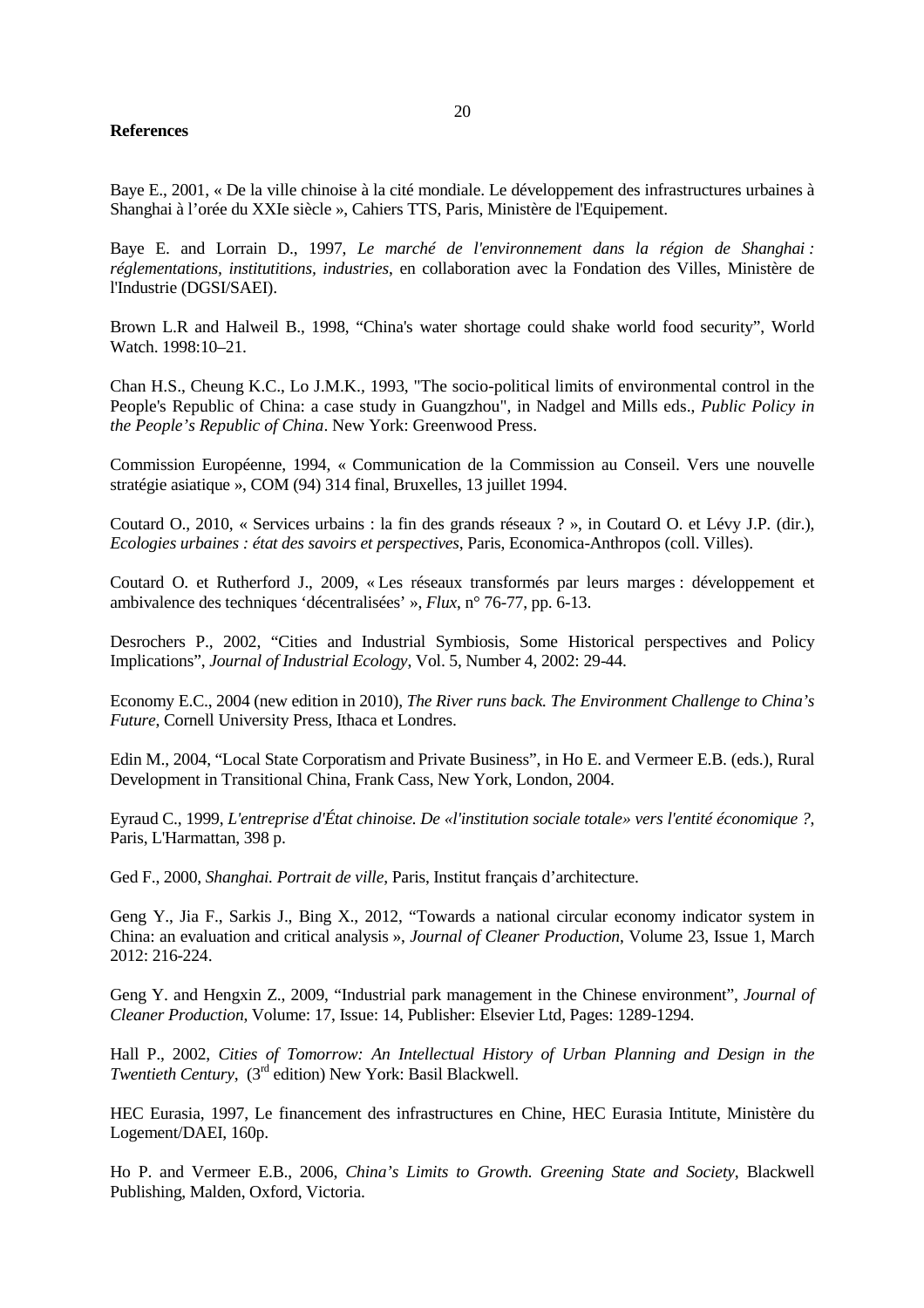Inkpen A.C. and Wang Pien, 2006, "An Examination of Collaboration and Knowledge Transfer: China– Singapore Suzhou Industrial Park", *Journal of Management Studies* Volume 43, Issue 4, pages 779–811, June 2006.

Le Corbusier, 1946, *Manière de penser l'urbanisme*, Éditions de l'architecture d'aujourd'hui, Boulognesur-Seine.

Logan J. (ed.), 2002, *The New Chinese City*, Blackwell, Malden (Mass).

Logan J. and Molotch H.R., 1987, *Urban Fortunes, the political economy of places*, University of California Press, Berkeley.

Lorrain D., 2011, « Shanghai ou une modernisation publique », dans Lorrain D. (dir.), *Métropoles XXL émergentes*, Paris, Presses de Sciences Po.

Mathews J.A. et Tan H., 2011, "Progress Toward a Circular Economy in China", *Journal of Industrial Ecology*, vol. 15, n° 3.

Obringer F., 2007, « La croissance économique chinoise au péril de l'environnement : une difficile prise de conscience », *Hérodote*, n° 125, p. 95-104.

Pairault T., 2008, *Petite introduction à l'économie de la Chine,* Editions des archives contemporaines, Agence universitaire de la francophonie, Paris.

Pereira A.A., 2004, "The Suzhou industrial park experiment: the case of China–Singapore governmental collaboration", *Journal of Contemporary China*, Volume 13, Issue 38.

Pereira A.A., 2004b, "State entrepreneurship and regional development: Singapore's industrial parks in Batam and Suzhou", *Entrepreneurship & Regional Development: An International Journal*, 16:2, 129- 144.

Pereira A.A., 2002, "The Suzhou industrial park project (1994–2001): The failure of a development strategy", *Asian Journal of Political Science*, Volume 10, Issue 2, 2002.

Perry Shaw M. et Yeoh C., 2000, "Singapore's Overseas Industrial Parks", *Regional Studies*, 34:2, 199- 206.

Sanjuan T., 2009, « Shanghai - Le grand bond en avant », Les Grands Dossiers des Sciences Humaines, 12 2009 (N°17).

Shi H., Tian J., Chen L., 2012, "China's Quest for Eco-industrial Parks, Part I", *Journal of Industrial Ecology*, Volume 16, Issue 1, pages 8–10.

Thomas J.W., 2001, Institutional innovation and the prospects for transference, part 1: transferring Singaporean Institutions to Suzhou (China), Harvard University.

Wang P., Chow H.W. and Peck H.K., 1999, "Establishing A Successful Sino-Foreign Equity Joint Venture: The Singapore Experience", *Journal of World Business*, 34 (3).

Weiping Wu, 1999, "City profile – Shanghai", *Cities*, Vol 16., No. 3, pp. 207-216.

Wong T.-C. and Goldblum C., 2000, "The China-Singapore Suzhou Industrial Park: a tunrkey product of Singapore?", *Geographical Review*, 90: 112–122.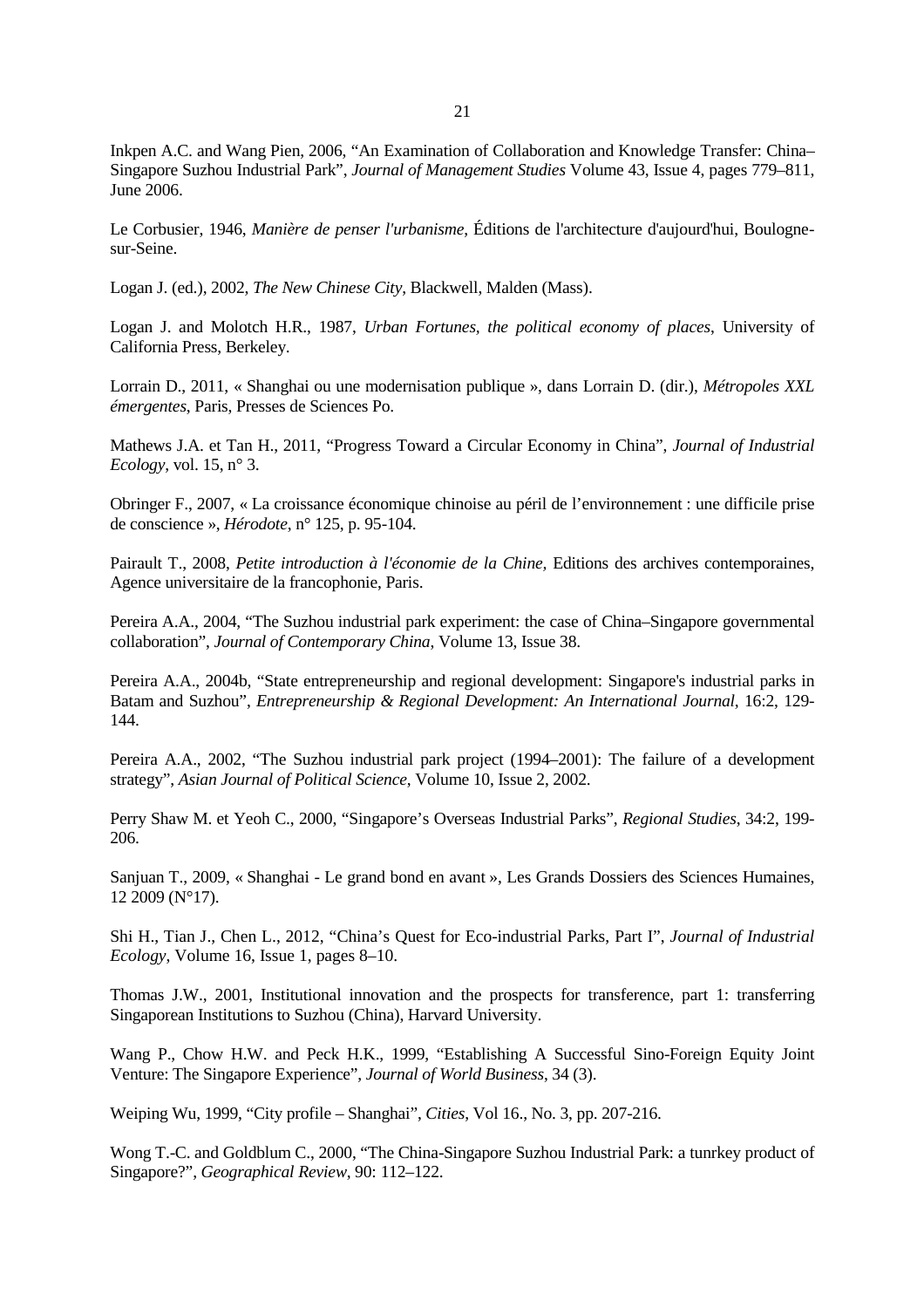World Bank, 1994, *China: Environmental Action Plan for China 1991–2000*, Report E37. World Bank, Washington, D.C.

World Bank, 1992, *China Environmental Strategy Paper.* Report 9669-CHA. World Bank, Washington, D.C.

Wu Fengshi, 2009, "Environmental Politics in China: An Issue Area in Review », *Journal of Chinese Political Science*, Volume 14, Number 4, Pages 383-406.

Wu Fulong, 2000, « The Global and Local Dimensions of Place-making : Remaking Shanghai as a World City », *Urban Studies*, vol. 37: 1359-1377.

Yiping Fang, 2008, "Eco-industrial parks in China". In: Encyclopedia of Earth. Eds. Cutler J. Cleveland (Washington, D.C).

Yiping Fang, Côté R.P. and Rong Qin, 2006, « Industrial sustainability in China : Practice and prospects for eco-industrial development », *Journal of Environmental Management 83*, 315-328.

Yuan Z., Zhang L. and Bi J., 2010, "Which is more cost-effective? A comparison of two wastewater treatment models in China – Singapore Suzhou Industrial Park, China", *Journal of Cleaner Production*, 18, 1270-1275.

Yuan Z., Bi J., Moriguichi Y., 2006, "The Circular Economy, A New Development Strategy in China", *Journal of Industrial Ecology*, vol. 10, n° 1-2: 4-8.

Zhang B., Bi J. and Liu B, 2009, « Drivers and barriers to engage enterprises in environmental management initiatives in Suzhou Industrial Park, China », *Front. Environ. Sci. Engin. China* 3 (2), 210- 220.

Zhang, H., K. Hara, H. Yabar, Y. Yamaguchi, M. Uwasu, and T. Morioka, 2009, "Comparative analysis of socio-economic and environmental performances for Chinese EIPs: Case studies in Baotou, Suzhou, and Shanghai", *Sustainability Science,* 4: 263–279.

Zhu Dajian, 1998, " [Sustainable Development Calls For Cycle Economy]", *Scientific and Technology Review*, 9: 39-42.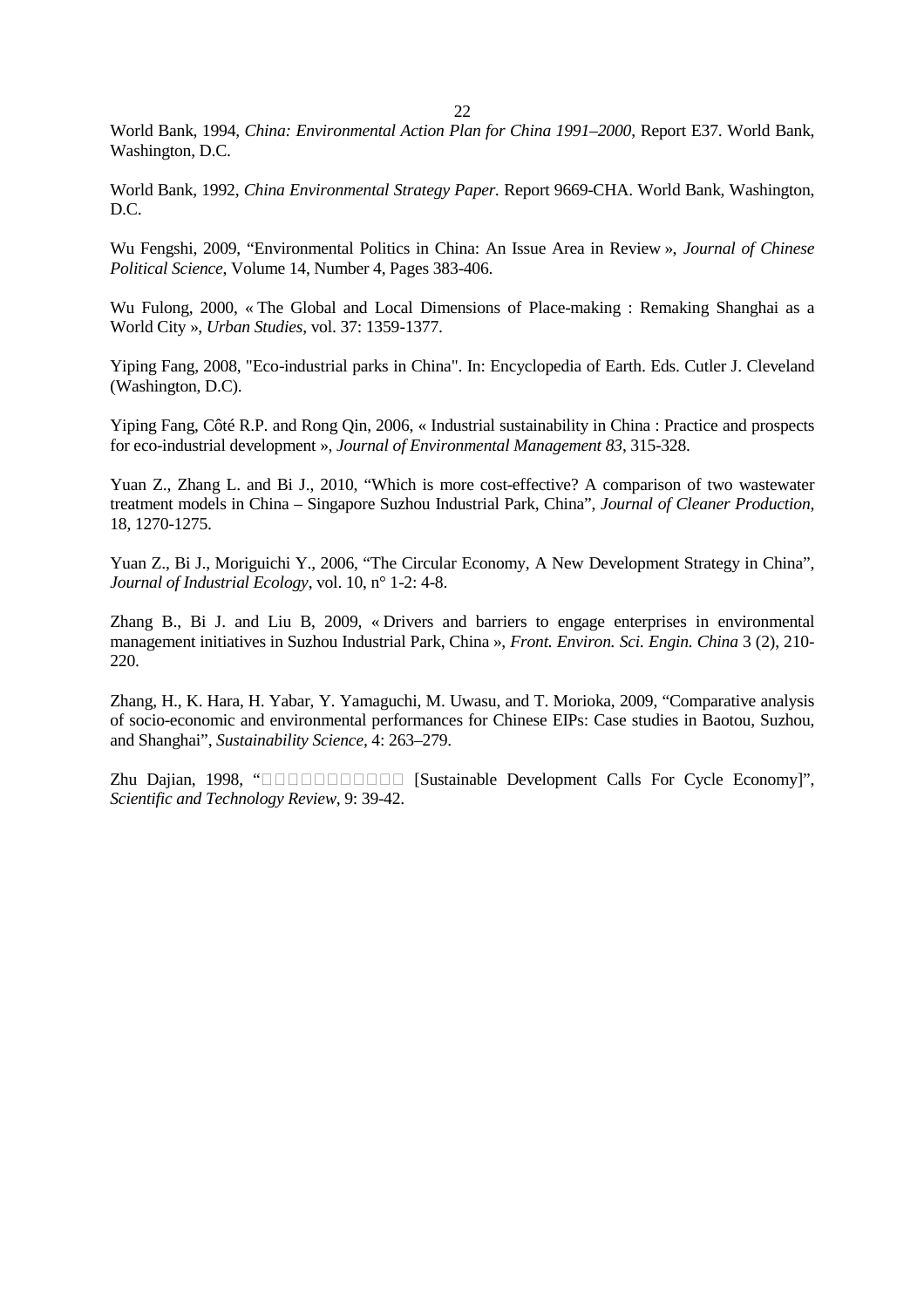#### 23

# **Annex A: Circular economy (CE) and eco-industrial park (EIP) Chinese policies and programmes**

The CE concept was formulated for the first time in China by academics in the late 1990s (Zhu, 1998) and then proposed by SEPA as a national environmental strategy. The central government has initiated measures to promote CE since 2002 and has officially selected it as a new development strategy in 2006 for the 11th Plan (2006-2011). Concretely, the Chinese government has introduced many regulations to implement the CE: first with the "Cleaner Production Promotion Law" introduced in January 2003, then with the "CE Promotion Law" approved in August 2008 and introduced in January 2009 (Geng et al, 2012). These laws set binding targets and make provision for penalties to market participants in case of non compliance.

Operationally, the main instrument created by the Chinese authorities to promote a circular economy consists of national "EIP" programs, which were carried out by various Chinese central administrations: first from SEPA since 2001, then from NDRC since 2004. Today, there are officially 60 national "EIP". The first ones were in Guigang (in Guangxi province) in 2000 and Yantai (Shandong Province) in 2001; then they focused on 2/3 in coastal areas (the most industrialized and most advanced of China), and particularly in the Yangzi delta region. Among the most significant include: Suzhou Industrial Park (SIP), Tianjin Economic-Technological Development Area (TEDA), Wuxi New District.

Following the development of these CE and EIP programmes, important scholarly attention has been dedicated to this subject in China and a plentiful literature has been produced since 2006 to analyze the implemented operations (Yiping Fang and al. 2006, Yuan and al. 2006, Yiping Fang 2008, Geng and Hengxin 2009, Geng and al. 2009, Zhang and al. 2009, Mathews and Tan 2011, Shi et al. 2012).